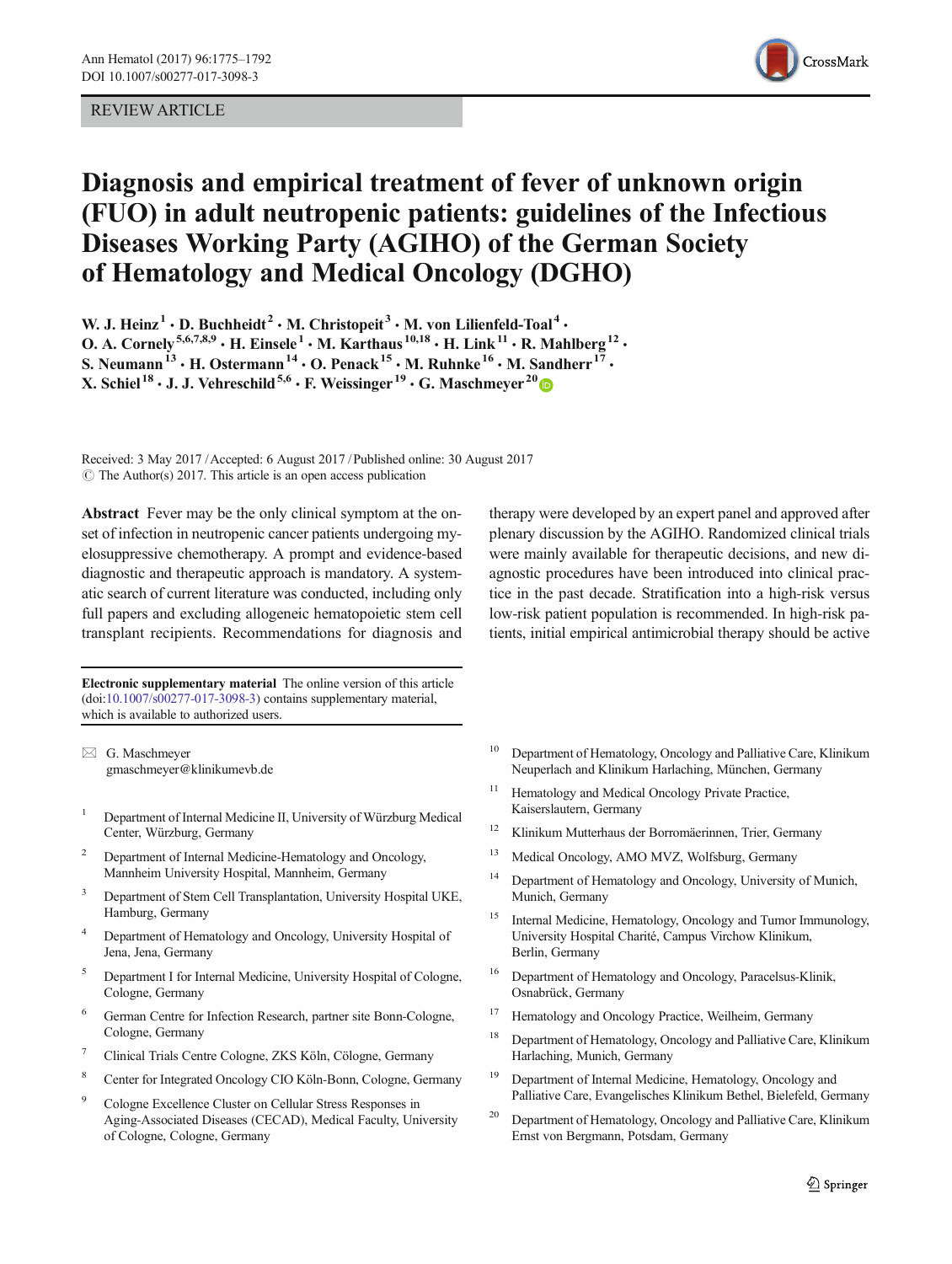against pathogens most commonly involved in microbiologically documented and most threatening infections, including Pseudomonas aeruginosa, but excluding coagulase-negative staphylococci. In patients whose expected duration of neutropenia is more than 7 days and who do not respond to first-line antibacterial treatment, specifically in the absence of moldactive antifungal prophylaxis, further therapy should be directed also against fungi, in particular Aspergillus species. With regard to antimicrobial stewardship, treatment duration after defervescence in persistently neutropenic patients must be critically reconsidered and the choice of anti-infective agents adjusted to local epidemiology. This guideline updates recommendations for diagnosis and empirical therapy of fever of unknown origin in adult neutropenic cancer patients in light of the challenges of antimicrobial stewardship.

Keywords Neutropenia · Fever · Empirical therapy · Antibacterial . Antifungal . Infection

# Introduction

Neutropenic cancer patients have a high risk of infectious complications, depending on the extent and duration of neutropenia, as well as on additional cellular and/or humoral immunosuppression and disruption of skin and mucosal barriers. Duration and nadir of neutropenia are correlated with the incidence of fever and infections [\[1](#page-11-0)], which not only cause significant morbidity and mortality [[2](#page-11-0)] but may also compromise further chemotherapy. At onset of fever of unknown origin (FUO) in neutropenic patients, prompt and effective evidence-based intervention is required.

In the past decade, an increasing rate of resistance among bacterial pathogens to widely used antibacterial agents, particularly beta-lactams and fluoroquinolones, has been noted. At the same time, only a small number of newer antimicrobial agents have become available, e.g., tigecycline, linezolid, moxifloxacin, cefozopran, telavancin, oritavancin, ceftazidime-avibactam, ceftolozan-tazobactam, or micafungin; however, data on their empirical use in neutropenic patients are limited or not existent. Efficacy and safety of anti-infective strategies have to be reassessed in this context. Newly introduced diagnostic tests and data on the usefulness of biomarkers for therapeutic decisions are to be critically reconsidered.

This guideline, an update of a version from 2003 [\[3](#page-11-0)], focuses on risk-adapted diagnostic procedures and empirical antimicrobial treatment in neutropenic cancer patients with FUO according to their likelihood of a complicated course of infection.

Separate AGIHO guidelines for hematological and oncological patients have been published on sepsis [\[4](#page-11-0)], primary prophylaxis of bacterial [[5\]](#page-12-0) and fungal infections [[6](#page-12-0)], prevention of infections after allogeneic hematopoietic stem cell transplantation (HSCT) [\[7](#page-12-0)], diagnosis and treatment of invasive fungal infections [[8,](#page-12-0) [9](#page-12-0)], management of pulmonary infiltrates [[10\]](#page-12-0), abdominal complications [\[11\]](#page-12-0), venous catheter related infections [[12](#page-12-0)], central nervous system infections [[13\]](#page-12-0), infections after autologous HSCT [[14](#page-12-0)], and community respiratory viral infections [[15](#page-12-0)].

# Guideline development, grading of recommendations, and definitions

A group of hematologists, oncologists, and infectious disease specialists was built within the AGIHO, which after thorough literature search (including only full publications but excluding allogeneic HSCT), created a set of core slides with statements and recommendations, discussed in face-to-face meetings, telephone conferences, and by electronic correspondence. The final version was approved in an AGIHO plenary meeting on 10 February 2017. This manuscript was reviewed by all co-authors. A detailed methodological report is provided in the Electronic supplementary material.

Consistent with recently updated AGIHO guidelines, the grading system currently used by the European Society for Clinical Microbiology and Infectious Diseases [\[16\]](#page-12-0) (Table [1\)](#page-2-0) was adapted.

# **Definitions**

Neutropenia There is no defined cut-off value for the neutrophil count clearly separating patients with or without increased risk of infections and mortality. In line with most recommendations and risk stratifications in clinical trials, a neutrophil count (segments and bands) < 500/μl or < 1000/ μl with a predicted decline to  $\langle 500/μ$ l within the next 2 days defines neutropenia.

Fever Different definitions of fever in neutropenia have been used in guidelines and clinical trials, and several methods and sites to determine the body temperature are available. In general, either a temperature measured orally of  $\geq$  38.3 °C once or  $\geq$  38.0 °C lasting for at least 1 h or being measured twice within 12 h or a method shown to be equivalent to these results may be used to define fever. In the absence of a definite noninfectious cause, such as a febrile reaction to cytokines, cytotoxic drugs (e.g., cytarabine or bleomycin), or a transfusion of blood products, this clinical symptom has to be regarded as a sign of an infectious complication. It should be kept in mind that fever may be obscured by antipyretic drugs used for analgesia or cancer treatment, such as prednisone, non-steroidal anti-inflammatory agents, or metamizole (dipyrone).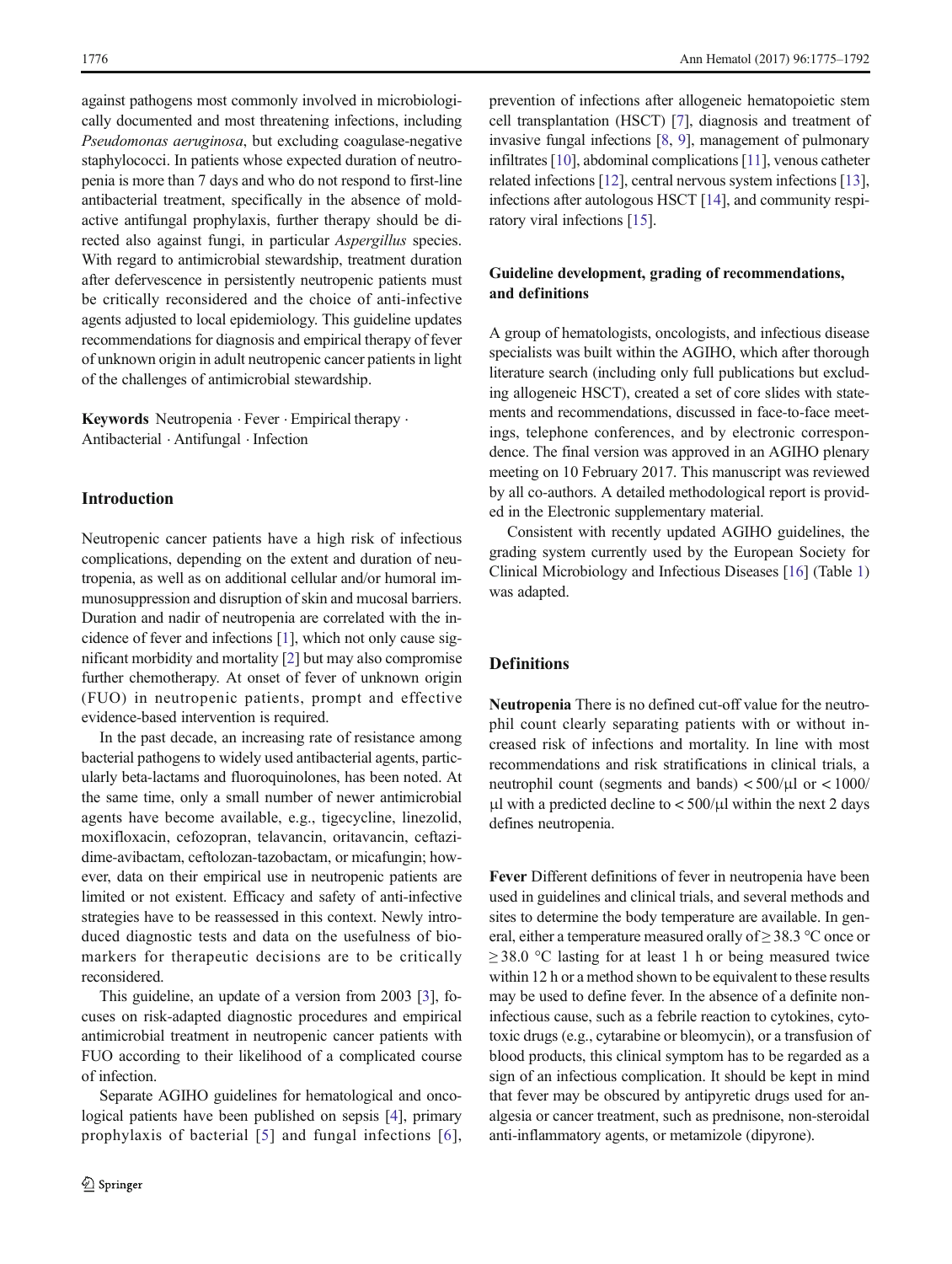| <b>AGIHO</b>                                                                                                                                                                                                                                             |
|----------------------------------------------------------------------------------------------------------------------------------------------------------------------------------------------------------------------------------------------------------|
| Strongly supports a recommendation for use                                                                                                                                                                                                               |
| Moderately supports a recommendation for use                                                                                                                                                                                                             |
| Marginally supports a recommendation for use.                                                                                                                                                                                                            |
| Supports a recommendation against use                                                                                                                                                                                                                    |
|                                                                                                                                                                                                                                                          |
| Evidence from at least 1 properly designed randomized, controlled trial                                                                                                                                                                                  |
| Evidence from at least 1 well-designed clinical trial, without randomization; from cohort or case-controlled<br>analytic studies (preferably from $\geq 1$ center); from multiple time series; or from dramatic results of uncon-<br>trolled experiences |
| Evidence from opinions of respected authorities, based on clinical experience, descriptive case studies, or reports<br>of expert committees                                                                                                              |
|                                                                                                                                                                                                                                                          |

<span id="page-2-0"></span>Table 1 Grading system used in the present guideline (adapted from [\[16](#page-12-0)])

<sup>a</sup> Added index: meta-analysis or systematic review of randomized controlled trials (r); transferred evidence, that is, results from different patient cohorts or similar immune-status situation (t); comparator group is a historical control  $(h)$ , and uncontrolled trial  $(u)$ 

# Risk stratification

While it is widely accepted that the incidence of infections in cancer patients is directly related to nadir and duration of neutropenia [[1](#page-11-0)], it is difficult to exactly predict this in an individual patient [\[17](#page-12-0)]. Clinical trials on treatment of fever and infections in patients with short periods of neutropenia, e.g., below 5 or 7 days, are limited, and some patients with neutropenia lasting for more than 5 days have also been enrolled in studies including oral therapy and outpatient care [[18,](#page-12-0) [19\]](#page-12-0). As a result of a literature review, we have agreed upon stratification into two risk groups, i.e.,

Standard risk: expected duration of neutropenia of up to 7 days and

High risk: expected duration of neutropenia of at least 8 days.

Table 2 MASCC score to identify standard-risk patients with respect to a complicated course of a febrile episode [[17](#page-12-0)]

| Characteristic                                                               | Weight |
|------------------------------------------------------------------------------|--------|
| Burden of febrile neutropenia with no or mild symptoms <sup>a</sup>          | 5      |
| No hypotension (systolic blood pressure $> 90$ mmHg)                         | 5      |
| No chronic obstructive pulmonary disease                                     | 4      |
| Solid tumor or hematologic malignancy with no previous fungal 4<br>infection |        |
| No dehydration requiring parenteral fluids                                   | 3      |
| Burden of febrile neutropenia with moderate symptoms <sup>a</sup>            | 3      |
| Outpatient status                                                            | 3      |
| Age $< 60$ years                                                             | 2      |
|                                                                              |        |

A score of  $\geq$  21 identifies a standard-risk patient

<sup>a</sup> Points attributed to the variable "burden of febrile neutropenia" are not cumulative and the maximum theoretical score is therefore 26

However, while all patients with neutropenia lasting eight or more days are regarded as high-risk patients with respect to a complicated course of a febrile episode, those assigned to the standard-risk group may exhibit individual characteristics justifying their allocation to the high-risk population as well. These individual factors can be identified by the use of the Multinational Association of Supportive Care in Cancer (MASCC) criteria [\[17](#page-12-0)], which have been repeatedly validated [\[19](#page-12-0)–[21\]](#page-12-0) and are shown in Table 2.

Standard-risk patients with a MASCC score of  $\geq 21$  constitute a group of patients with a high likelihood of a noncomplicated clinical course of infection. Provided they meet all individual criteria listed in Table [3,](#page-3-0) primary outpatient management of neutropenic fever is possible (BIIr).

## Epidemiology

# Most common pathogens identified in febrile neutropenic patients with microbiologically documented infections

At onset of fever, antibiotic therapy needs to be started immediately, and because of the time needed for microbiological tests, it will have to be empirical in the beginning in patients who also do not show a suspected clinical focus of infection. In about half of patients with febrile neutropenia, the antibiotic therapy will remain empirical, since no relevant pathogen or focus of infection can be identified during the following days [\[19,](#page-12-0) [22\]](#page-13-0). The grounds for selection of empirical antimicrobial agents are (a) reported results of prospective, randomized clinical studies and (b) microorganisms identified in patients with microbiologically documented infections by analogy. Here, Staphylococcus aureus, Streptococcus spp., enterococci, coagulase-negative staphylococci, gram-negative enterobacteria, and Pseudomonas aeruginosa are the most frequent and relevant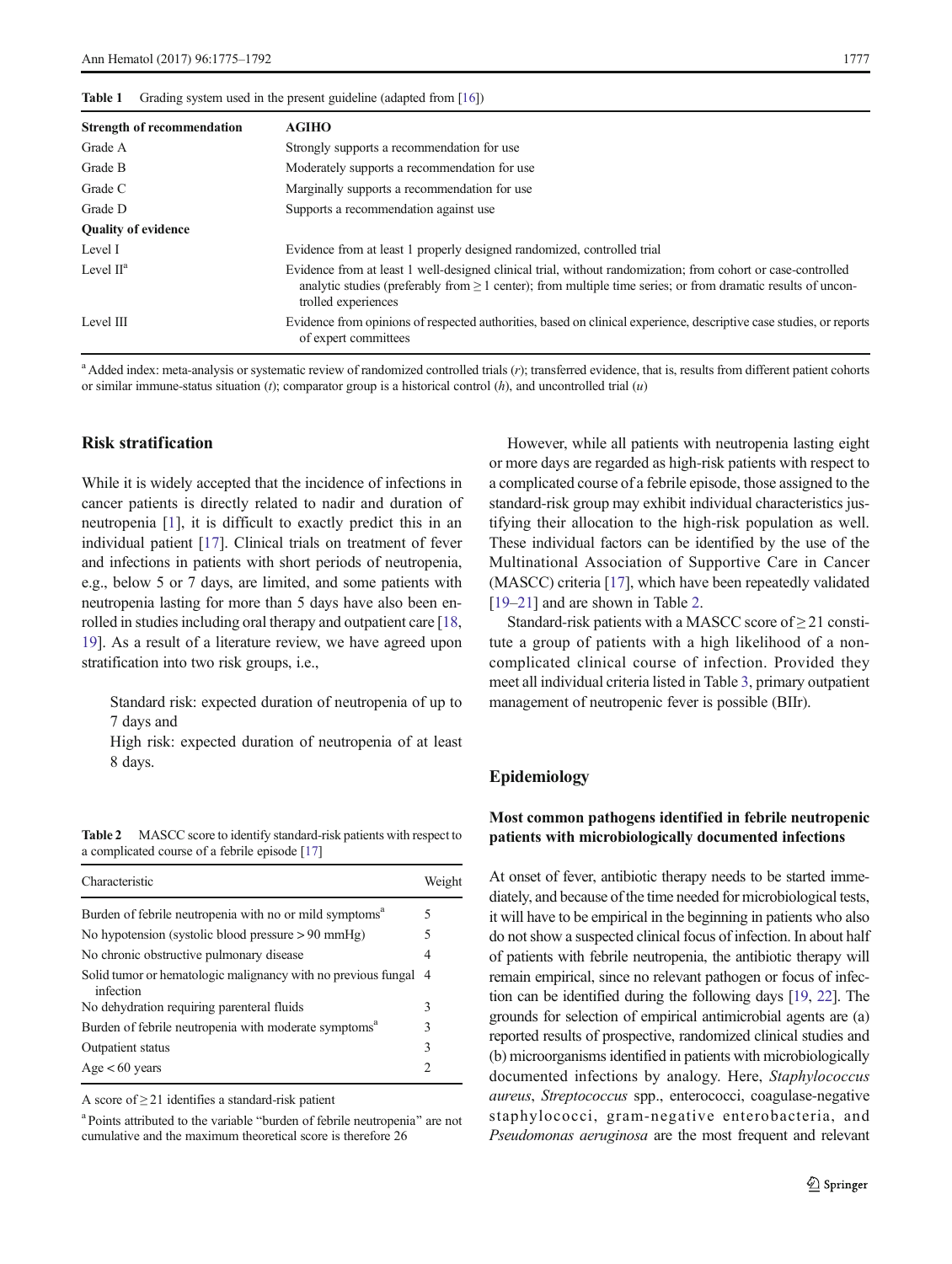<span id="page-3-0"></span>

| Table 3          | Individual criteria to be fulfilled by patients to be treated primarily on an outpatient basis                                                                                                                                                               |
|------------------|--------------------------------------------------------------------------------------------------------------------------------------------------------------------------------------------------------------------------------------------------------------|
| General          | No signs of CNS <sup>a</sup> infection, severe pneumonia, or venous catheter infection                                                                                                                                                                       |
|                  | No signs of sepsis or shock                                                                                                                                                                                                                                  |
|                  | None of the following: associated organ failure, pronounced abdominal pain ( $\pm$ diarrhea), dehydration, recurrent vomiting,<br>intravenous supportive therapy, necessity of permanent or close monitoring (e.g., metabolic decompensation, hypercalcemia) |
|                  | No new ECG abnormalities requiring treatment                                                                                                                                                                                                                 |
|                  | No new severe organ impairment                                                                                                                                                                                                                               |
| Oral antibiotics | No fluoroquinolone prophylaxis or therapy within the last 7 days                                                                                                                                                                                             |
|                  | Oral medication feasible                                                                                                                                                                                                                                     |
|                  | Good compliance with oral medication expected                                                                                                                                                                                                                |
| Outpatient       | Medical care ensured (different options)                                                                                                                                                                                                                     |
| management       | Patient does not live alone; patient/helpers have a telephone; patient can reach clinic skilled at treatment of neutropenic patients<br>within 1 h                                                                                                           |
|                  | Patient is conscious, knows, and understands the risks                                                                                                                                                                                                       |

<sup>a</sup> CNS, central nervous system

pathogens [\[23,](#page-13-0) [24](#page-13-0)]. While numerically, coagulase-negative staphylococci are the most frequent microbial isolates in many institutions, a single blood culture positive for those commensal skin pathogens, in lack of a corresponding clinical focus of infection, should be considered contamination [[25](#page-13-0)]. The same is true for other potential contaminants like Corynebacterium, Bacillus cereus, Propionibacterium, or Micrococcus spp. Among fungal pathogens, Candida spp. and Aspergillus spp. are predominant, the latter typically being associated with a prolonged duration of neutropenia in high-risk patients [\[26](#page-13-0)].

### Local epidemiology and impact of oral fluoroquinolone prophylaxis

A recent history of antibiotic prophylaxis or therapy increases the risk of infections due to bacterial pathogens resistant to the antibiotic used [[27](#page-13-0)–[29\]](#page-13-0). After ciprofloxacin prophylaxis, a relative predominance of infections caused by gram-positive cocci compared with gram-negative bacteria has been ob-served [\[30](#page-13-0)]. Quinolones have been reported as being associ-ated with an increased rate of colonization by vancomycinresistant enterococci (VRE) [[31,](#page-13-0) [32\]](#page-13-0) or methicillin-resistant S. *aureus* (MRSA) [\[33](#page-13-0)] and with a higher prevalence of multidrug resistance among enterobacteria via extended-spectrum beta-lactamases (ESBL) [\[34](#page-13-0), [35\]](#page-13-0). Colonization by ESBL, VRE, or MRSA has been associated with an increased rate of bacteremia with these pathogens [\[32,](#page-13-0) [36](#page-13-0)–[38\]](#page-13-0). As a consequence, the use of quinolones for interventional treatment in febrile neutropenic patients should be limited to microbiologically documented infections caused by in vitro susceptible microorganisms [\[39\]](#page-13-0).

The local epidemiology must be taken into account for the appropriate choice of empirical antimicrobial therapy. Microbiological findings from patients treated in a defined hematology-oncology institution should be discussed on a regular basis, i.e., at least once a year, with infection-control and antimicrobial stewardship experts (BIII). Baseline screening of newly or re-admitted patients for multidrug-resistant pathogens, i.e., MRSA (BIII), VRE (BIII), and ESBL (BIIt), should be considered.

# Diagnosis

#### Baseline diagnostic procedures before immunosuppressive therapy

Before starting myelosuppressive therapy, patients must be thoroughly explored for relevant previous or prevalent infections, which may become relevant during treatment-induced neutropenia (AIII). Clinical examination should be performed with special attention paid to skin, mucosa, puncture, and vascular catheter exit sites, paranasal sinuses, lungs, and the perianal region (AIII). In patients with a self-reported penicillin allergy, skin testing is recommended (BIIt), as a negative result (which is to be expected in the vast majority of cases) helps to avoid unnecessary first-line use of carbapenems, aztreonam, or vancomycin [\[40](#page-13-0)–[42\]](#page-13-0).

Baseline laboratory tests include a blood count, liver enzymes (ASAT/SGPT, ALAT/SGOT, gGT), total bilirubin, alkaline phosphatase, LDH, creatinine, blood urea nitrogen, coagulation tests (INR, aPTT), C-reactive protein, and urinalysis (BIII). Except for urinalysis, it is recommended to repeat these tests regularly, e.g., twice a week, during long-lasting neutropenia (BIII). Procalcitonin or cytokine levels (such as interleukin-6) are not recommended for routine baseline diagnostics (DIII).

If neither computed nor magnetic resonance tomography of chest and abdomen have been performed for staging of the underlying disease, chest radiographs (two views) and abdominal ultrasound may be considered a baseline examination before first chemotherapy to check for pre-existing abnormalities and facilitating comparison with subsequent studies (CIII). Particularly in high-risk patients, a thoracic CT scan prior to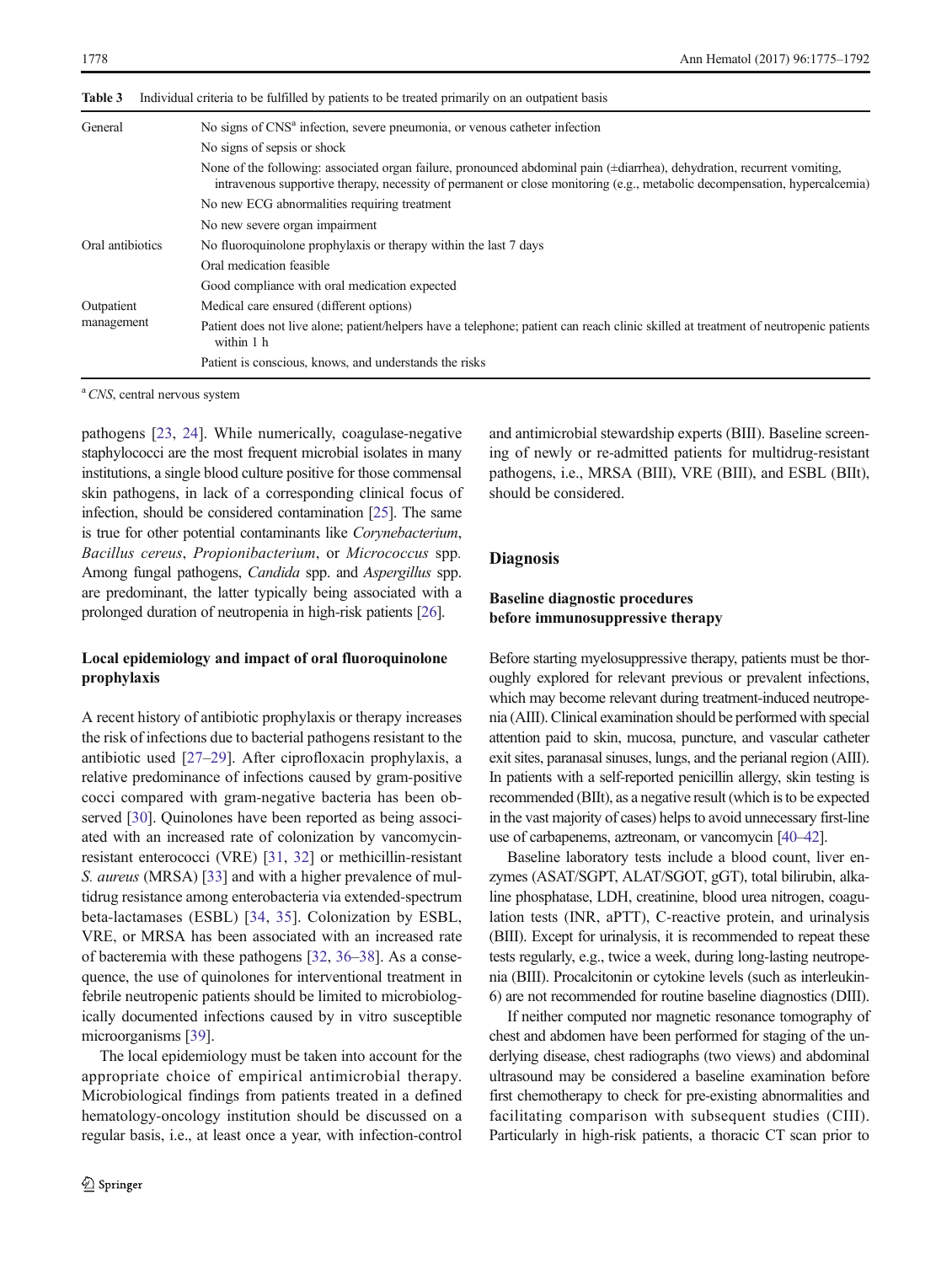<span id="page-4-0"></span>chemotherapy appears desirable for documentation of baseline status. However, in the absence of prospective studies, no recommendation can be made. In patients with a history of an invasive infection, appropriate imaging is recommended even in the absence of clinical symptoms of recurrence (BIII).

### Screening of asymptomatic neutropenic patients for invasive fungal infections

For high-risk patients with an expected duration of profound neutropenia > 7 days, serial (at least twice weekly) monitoring for Aspergillus galactomannan in serum has been recommended [\[43](#page-13-0), [44\]](#page-13-0). Monitoring patients with 1,3-beta-D-glucan in blood samples [\[45](#page-13-0), [46](#page-13-0)] is being discussed as an alternative but rarely used due to higher costs. A sensitive, validated Aspergillus PCR may also be helpful (CIII) for screening of blood samples in specific high-risk populations [\[47\]](#page-13-0). However, the sensitivity of these tests is strongly reduced in patients given systemic moldactive antifungals [[48](#page-13-0), [49\]](#page-13-0), and false-positive results may be caused by beta-lactam antibiotics, parenteral nutrition, severe intestinal mucositis, or transfusion of blood products. Therefore, screening of afebrile and asymptomatic patients should be restricted to those not receiving systemic mold-active prophylaxis (BIIu). These non-culture-based procedures do not replace clinical, imaging, endoscopic, or other microbiological diagnostics (BIII). Details on early diagnosis of fungal infections are discussed in a separate guideline [\[8](#page-12-0)].

#### Diagnostic procedures at onset of fever in neutropenia

Diagnostic measures at first fever in neutropenic patients aim at

- (a) Ruling out non-infectious causes of fever
- (b) Identifying a clinical focus and/or causative pathogens, and
- (c) Assessing the severity of inflammatory response in order to early identify patients in need for intensive care

They must not delay the start of appropriate antibiotic therapy (AIIt) [\[50](#page-14-0)–[53\]](#page-14-0). In a clinically unstable patient, eventually presenting in the emergency room, prompt start of antimicrobial therapy is required (AI) and immediate referral to an intensive care unit must be considered [\[8](#page-12-0)].

Thorough clinical examination must be updated (AIII) and repeated at least daily as long as a hospitalized patient is febrile (AIII). It may reveal a presumable focus of infection and enable a pre-emptive antimicrobial treatment targeting typically involved pathogens rather than purely empirical treatment (Table 4).

A minimum of two separate pairs of blood cultures must be taken prior to initiation of antibiotic therapy (AIII). There is no need to wait between sampling of cultures; separate sets can be achieved by venipuncture of both arms. If the patient has an indwelling central venous catheter (CVC), one pair should be drawn from a peripheral vein and at least one from the CVC. The diagnostic yield of this approach can be increased by taking a blood sample from each lumen of a CVC and by taking three pairs of blood cultures (60 ml blood) (BIIt) [\[54](#page-14-0)–[56\]](#page-14-0). A "differential time to positivity" of  $\geq$  2 h between CVC and peripheral blood cultures may indicate a CVC-related infection [\[57,](#page-14-0) [58\]](#page-14-0) and give reason for pre-emptive treatment described in a separate guideline [\[59\]](#page-14-0) (BIIu). Multiplex PCR-based methods do not replace the standard microbiology (CIIu) [\[60](#page-14-0)–[64](#page-14-0)] but may improve turnaround time, sensitivity, and specificity of pathogen detection [[59](#page-14-0)]. A reduction in morbidity or mortality in febrile neutropenic patients through the use of PCR-based methods supplementing blood cultures has not yet been shown.

In addition to repeat baseline laboratory tests described above, determination of lactate, blood gas analysis, and coagulation tests, in order to early identify severe sepsis, should be considered (BIII). Biomarkers such as procalcitonin or interleukin-6 are widely used for assessing the severity of inflammation, but data on their prognostic or predictive value in adult patients with febrile neutropenia are conflicting [[65](#page-14-0)–[70](#page-14-0)]. In high-risk patients who did receive systemic mold-active antifungal prophylaxis and were not screened for Aspergillus galactomannan, beta-D-glucan, or fungal

Table 4 Pathogens typically involved in clinically documented infections

| Clinical signs and symptoms           | Frequently involved pathogens              |  |
|---------------------------------------|--------------------------------------------|--|
| Erythema and/or pain at venous access | Coagulase-negative staphylococci           |  |
| Mucosal ulcers                        | Alpha-hemolytic streptococci, Candida spp. |  |
| Single point-like skin lesions        | Gram-positive cocci, Candida spp.          |  |
| Necrotizing skin lesions              | Pseudomonas aeruginosa, filamentous fungi  |  |
| Diarrhea, meteorism                   | Clostridium difficile                      |  |
| Enterocolitis, perianal lesions       | Polymicrobial (incl. anaerobes)            |  |
| Lung infiltrates $\pm$ sinusitis      | Filamentous fungi, Pneumocystis jirovecii  |  |
| Retinal infiltrates                   | Candidemia                                 |  |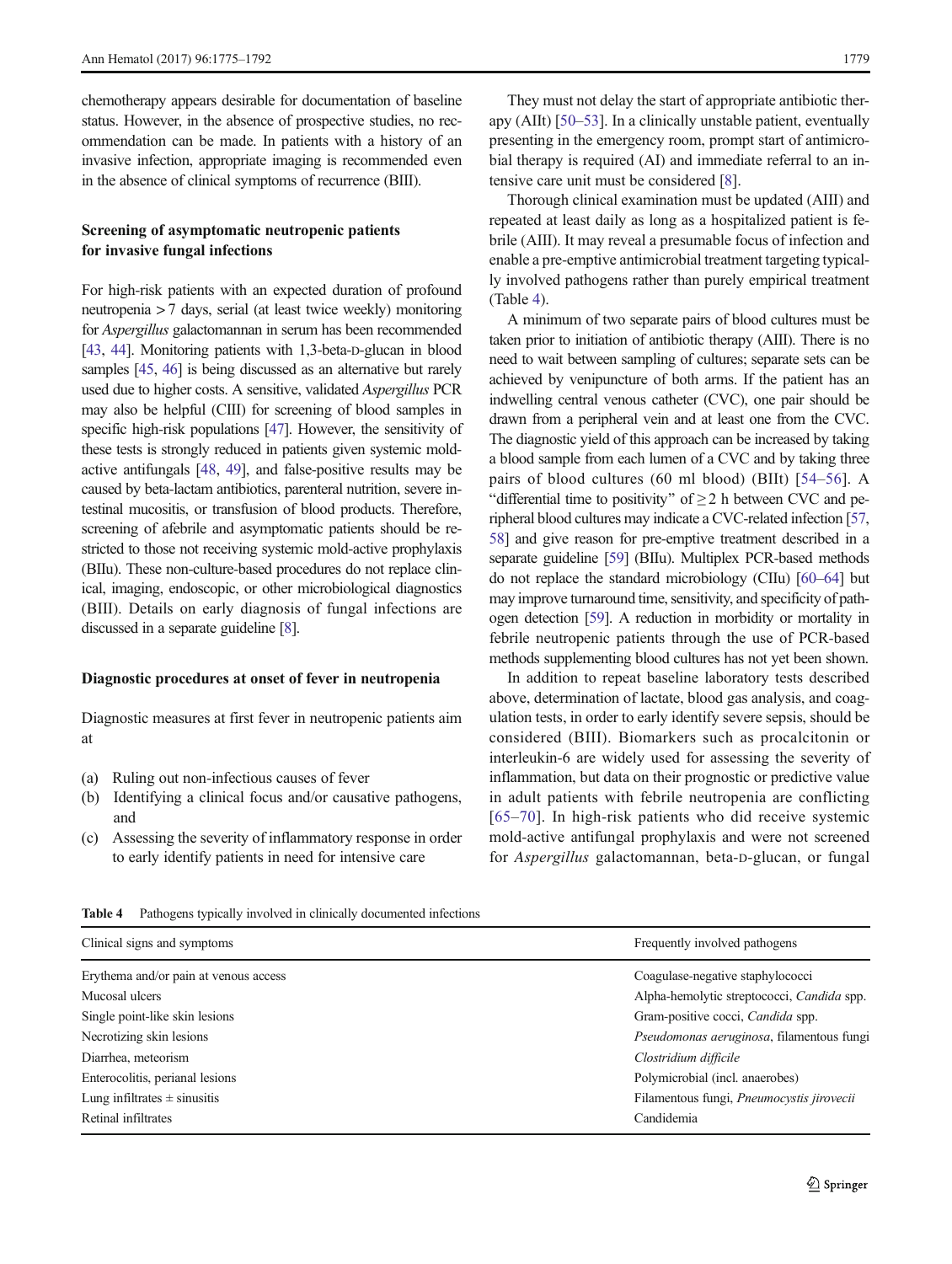PCR, such a test (preferably galactomannan) should be ordered at this time to enable early detection of a breakthrough invasive fungal disease (BIII).

At onset of fever, a CT scan of the lungs is recommended in the case of respiratory tract symptoms (BIII). Conventional chest radiographs are discouraged (DIIt), as they show abnormalities in less than 2% of febrile neutropenic patients who have no clinical signs of lower respiratory tract infection [\[71](#page-14-0)–[73\]](#page-14-0). Nasal congestion or signs and symptoms of sinusitis should give reason for a CT scan of paranasal sinuses (BIII) [[74](#page-14-0)]. First data on PET-CT indicate a potential use for early identification of the source of fever/infection, particularly abdominal foci [\[75](#page-15-0)–[78\]](#page-15-0). Despite these positive reports, an explicit recommendation for its routine use cannot be given due to the lack of systematic studies.

Gastrointestinal complaints or laboratory abnormalities should prompt abdominal ultrasonography (BIIu). An abdominal CT scan is an alternative if neutropenic enterocolitis is suspected (BIIu) [\[11,](#page-12-0) [79,](#page-15-0) [80](#page-15-0)].

#### Antimicrobial therapy

The following recommendations are based on evidence from controlled studies and clinical experience. The status of approval by regulatory agencies and reimbursement policies have not been taken into account.

A clinical treatment algorithm for high-risk patients is depicted in Fig. [1](#page-6-0).

#### Antibacterial agents for empirical first-line therapy

In high-risk patients, the spectrum of first-line antibacterial agents should include gram-negative enterobacteria, P. aeruginosa, S. aureus, and streptococci (AI), while local epidemiology must be taken into account. Treatment must be started within 2 h after onset of fever, without awaiting the results of microbiology (AIIt) [\[50](#page-14-0)–[53](#page-14-0)]. If oral fluoroquinolone prophylaxis has been given, it should be discontinued at the start of interventional antimicrobial therapy (AIII). Emergency treatment algorithms for this clinical situation as well as supervision or audits have been shown to improve timely and adequate therapy [\[81\]](#page-15-0). Piperacillin/tazobac $t$ am, imipenem, meropenem, cefepime, $\frac{1}{t}$  and ceftazidime are suitable for first-line empirical antibacterial monotherapy in severely neutropenic high-risk patients with FUO (AI). Most patients with a history of penicillin allergy will tolerate imipenem, meropenem, or an antipseudomonal cephalosporin. For the small cohort of patients with severe immediate-type hypersensitivity reaction, aztreonam [[85](#page-15-0)] may be used as a less well-studied—alternative (CIIu). In this setting, the addition of a vancomycin or teicoplanin to aztreonam may be considered due to the lack of activity of aztreonam against gram-positive bacteria (CIII) [\[86](#page-15-0)].For newer broad-spectrum antibacterial agents, such as ertapenem [\[87](#page-15-0)], which has insufficient activity against Pseudomonas spp., doripenem [[88\]](#page-15-0), ceftazidimeavibactam [\[89](#page-15-0)], ceftolozane-tazobactam [[64](#page-14-0), [90\]](#page-15-0), or cefozopran [\[91\]](#page-15-0), there is very limited data on their safety and efficacy for empirical treatment in adult febrile neutropenic cancer patients available so far. Tigecycline in combination with an antipseudomonal beta-lactam has shown benefit in terms of a lesser need for treatment modification in institutions with excess rates of multidrug-resistant pathogens [\[92](#page-15-0)] and for 2nd- or 3rd-line treatments [\[93\]](#page-15-0).

#### Antibacterial combination therapy

In high-risk patients, there is no evidence for superior efficacy of a combination of antibacterial agents compared with monotherapy (AIIr) [[94](#page-15-0)]. Combining antibacterial agents in this indication has also not been shown to prevent the development of resistance [\[95](#page-15-0)]. A combination might be useful in institutions with a high prevalence of multidrug-resistant bacteria (AIIr) [[92](#page-15-0)]. An antipseudomonal beta-lactam should always be included, with an aminoglycoside or a fluoroquinolone such as levofloxacin and ciprofloxacin as the combination partner (AIIt). For standard-risk patients without critically impaired renal function, the combination of an aminoglycoside with a third- or fourthgeneration cephalosporin can be considered (AI) [[96](#page-15-0)–[98\]](#page-15-0). When aminoglycoside antibiotics are given, therapeutic drug monitoring is mandatory (AIIu) and once-daily dosing is appropriate (AIIr) [\[99\]](#page-15-0).

A combination therapy including vancomycin or teicoplanin (DIIr) or linezolid (DIII) is generally discouraged for empirical first-line therapy [[100\]](#page-15-0) but might be considered in the case of (CIII) severe mucositis, skin or soft tissue infection, foreign body infection, or documented colonization of a patient with MRSA. The use of vancomycin is associated with an increased risk of nephrotoxicity, which should be diminished by therapeutic drug monitoring (BIIt). Although a higher rate of VRE infections has been found in VRE-colonized patients [\[31](#page-13-0), [32,](#page-13-0) [101](#page-15-0)], the addition of linezolid to empirical first-line treatment has not shown a significant benefit [\[102\]](#page-15-0). Beyond this, the risk of thrombocytopenia as one of the major potential side effects of linezolid has to be considered.

# Empirical first-line antibacterial therapy in standard-risk patients with FUO

The recommendations in this paragraph affect patients with an expected duration of neutropenia  $\leq$  7 days who typically are not receiving systemic fluoroquinolone prophylaxis.

 $\overline{1}$  A first meta-analysis of cefepime in this setting had indicated an excess mortality compared with other antibiotics [\[82\]](#page-15-0); however, after data reevaluation by the US-FDA, this was not confirmed and approval was not changed [\[83](#page-15-0), [84\]](#page-15-0).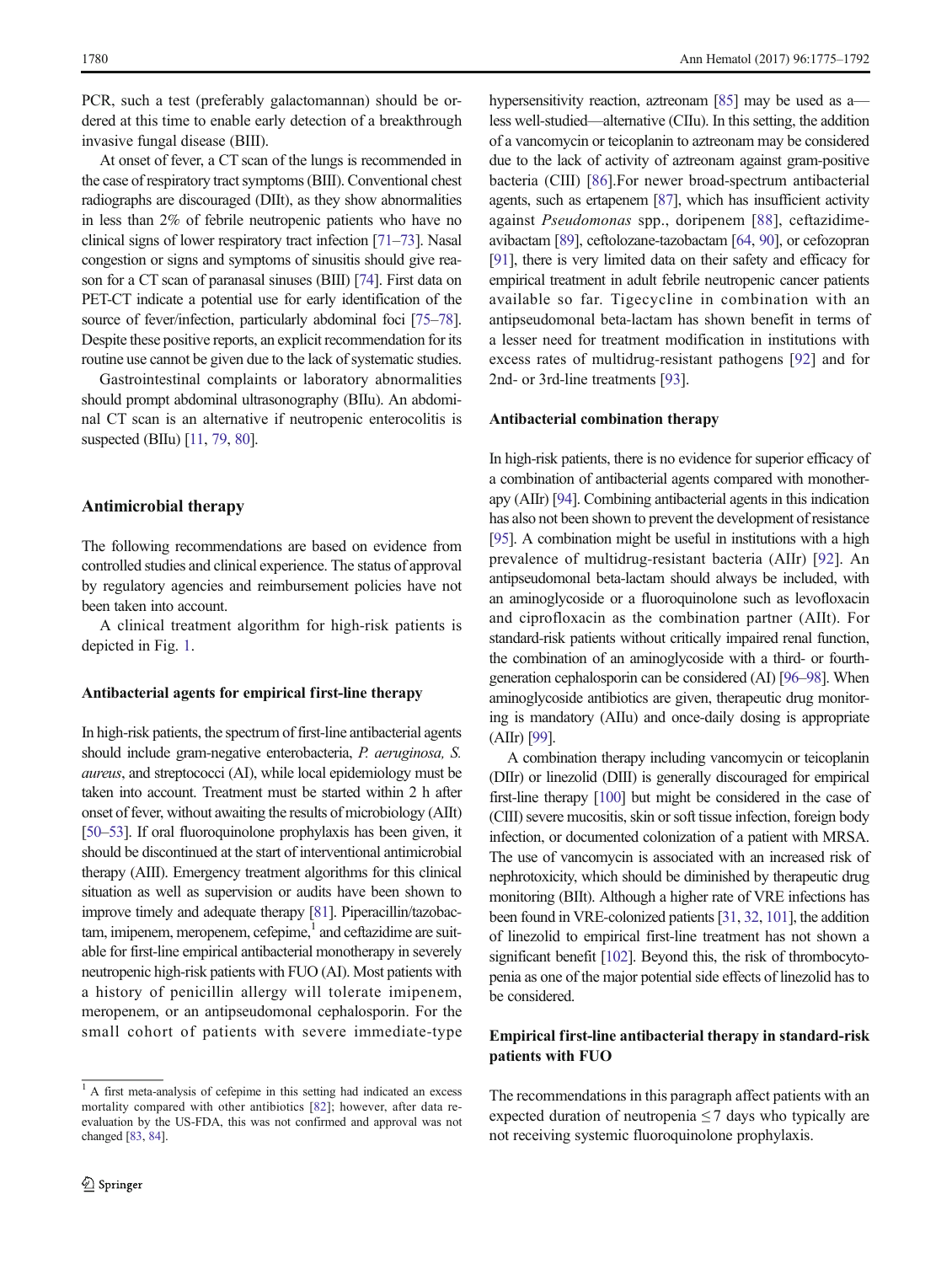<span id="page-6-0"></span>

Fig. 1 Treatment algorithm for febrile neutropenic high-risk patients: 1, e.g., urine cultures, CT of sinuses, echocardiography, and viral PCR; 2, in the case of carbapenem-resistant MDR bacteria individual choice according to in vitro susceptibility; 3, monitor blood levels; 4, e.g., tachypnea, dyspnea, cough, and pleuritic symptoms; 5, strong recommendation for patients with

high-risk neutropenia without mold-active prophylaxis. CVC central venous catheter, MDR multidrug resistant, CT computed tomography scan, iv intravenous, AB antibiotics, MRSA methicillin-resistant Staphylococcus aureus, ESBL-E extended spectrum beta-lactamase-producing enterobacteria, VRE vancomycin-resistant enterococci, PCR polymerase chain reaction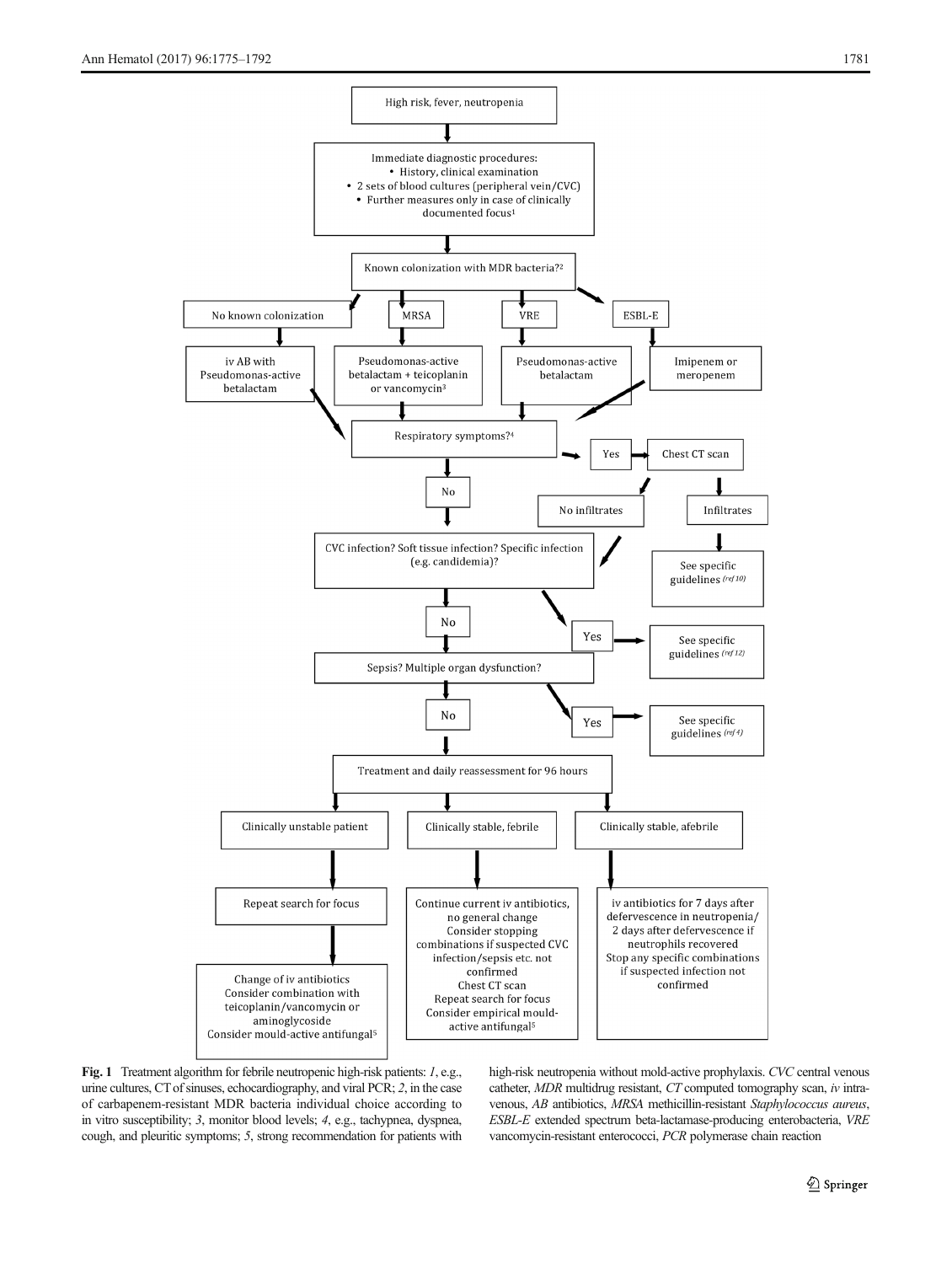For patients with  $\leq$  7 days of neutropenia and no high-risk criteria identified by the MASCC score (Table [2](#page-2-0)) and without practical obstacles to outpatient management (Table [3\)](#page-3-0), oral and outpatient therapy is recommended (AI) [\[103](#page-16-0)]. Hospitalization and in-patient start of antibacterial therapy, with a change to an outpatient treatment after defervescence or stabilization within the first 2 days, is an alternative approach validated in clinical studies (AI) [\[18,](#page-12-0) [19,](#page-12-0) [104\]](#page-16-0).

Safety and feasibility of oral outpatient therapy for standardrisk patients identified by the MASCC score has recently been confirmed in a randomized prospective multicenter study, with less than 10% complications in the total study population and only 5% of patients requiring readmission under moxifloxacin monotherapy compared with a twice-daily combination of amoxicillin/clavulanate and ciprofloxacin [\[19\]](#page-12-0). For oral antibiotic therapy in standard-risk patients, a combination of amoxicillin/ clavulanate with ciprofloxacin or monotherapy with moxifloxacin appears feasible (AI). Moxifloxacin is not active against P. aeruginosa [\[105,](#page-16-0) [106](#page-16-0)]. In the case of confirmed penicillin allergy, amoxicillin/clavulanate may be replaced by clindamycin [\[107\]](#page-16-0) or cefuroxime axetil (BIIu) [\[108](#page-16-0)]. Primary intravenous therapy for patients of the standard-risk group may consist either of a monotherapy with ceftazidime, cefepime, or piperacillin/tazobactam, or, in the case of an increased rate of multiresistant gram-negative bacteria, of a combination of a third- or fourth-generation cephalosporin with an aminoglycoside (AI).

## Monitoring of inflammatory laboratory parameters during first-line empirical antibacterial therapy

Increasing CRP on day 5, compared with day 1, might indicate an unfavorable course of the episode [[109](#page-16-0)]. Elevated procalcitonin may point at severe infection or sepsis in high-risk patients [\[65](#page-14-0), [110](#page-16-0)–[112\]](#page-16-0). Also, monitoring of procalcitonin on day 2 after onset of fever may help to detect a minority of patients with potentially severe infections, and in the case of persistent fever, it may contribute to early diagnosis of invasive mycoses [[113\]](#page-16-0). Rising interleukin-6 typically indicates an unresolved infection/inflammation, while low levels have a high negative predictive value making severe septic infection unlikely [\[65](#page-14-0)–[67,](#page-14-0) [114](#page-16-0)–[117\]](#page-16-0). None of these parameters should be used alone for clinical decisionmaking (BIII).

# Re-evaluation of patients after  $\geq$  96 h of first-line empirical antibacterial therapy

After  $\geq$  96 h of persistent or recurrent fever despite adequate therapy, a multislice pulmonary CT scan (AIIu) [\[10,](#page-12-0) [118,](#page-16-0) [119\]](#page-16-0) should be performed (preferably within 24 h after indication), independent of respiratory symptoms (AIIu). Other imaging procedures are indicated according to clinical signs or symptoms of a localized infection (BIIu). A thorough physical examination must be reiterated, with inspection of the oropharynx, skin lesions with particular attention to venous access and puncture sites and the perianal region, as well as painfulness of paranasal sinuses or other signs of upper airway infection (Table [4](#page-4-0)). Blood cultures from peripheral vein and indwelling central venous catheters should be repeated, while other microbiological cultures are only useful if clinical signs or symptoms indicate a possible site of infection (BIIu).

#### Modifying antibiotic treatment in non-responders

If diagnostic procedures reveal a clinically documented infection or if a causative pathogen has been isolated, the empirical antibacterial approach should be changed to targeted or preemptive therapy (AIIt). Pre-emptive antimicrobial treatment is chosen according to the spectrum of microorganisms typically involved in the respective clinically documented infection (Table [4](#page-4-0)).

A change of the empirical antimicrobial treatment regimen can be considered in patients with fever recurrent or persisting for more than 96 h; however, a general change of antibacterial agents is not recommended (DIIr). In clinical studies on antibiotic therapy of neutropenic fever, median time to defervescence was 4 to 5 days [[120](#page-16-0)–[122](#page-16-0)]. The empirical addition of vancomycin after non-response to piperacillin/tazobactam [\[121](#page-16-0)] or teicoplanin after non-response to imipenem [[123](#page-16-0)] has not been more effective than placebo, and defervescence after another 72 h of the unmodified betalactam regimen (placebo arms) was 45%. A modification or escalation of antimicrobial therapy only because of persistent elevation of inflammatory laboratory parameters has not been successful as well [[70](#page-14-0)]. A change of antimicrobial therapy is recommended in patients with recurrent or persisting fever and clinical deterioration, instability, or other signs of progressive infectious disease (AIIu). In the case of severe sepsis and/or signs of critical organ failure, modification of antimicrobial therapy along with intensive further medical support is required (AIIu) [[4\]](#page-11-0).

As prospective studies for second-line antimicrobial therapy in neutropenic patients with persistent FUO under clearly specified 1st-line treatment regimens are sparse [\[124\]](#page-16-0), recommendation of treatment modification are partially based on clinical expertise.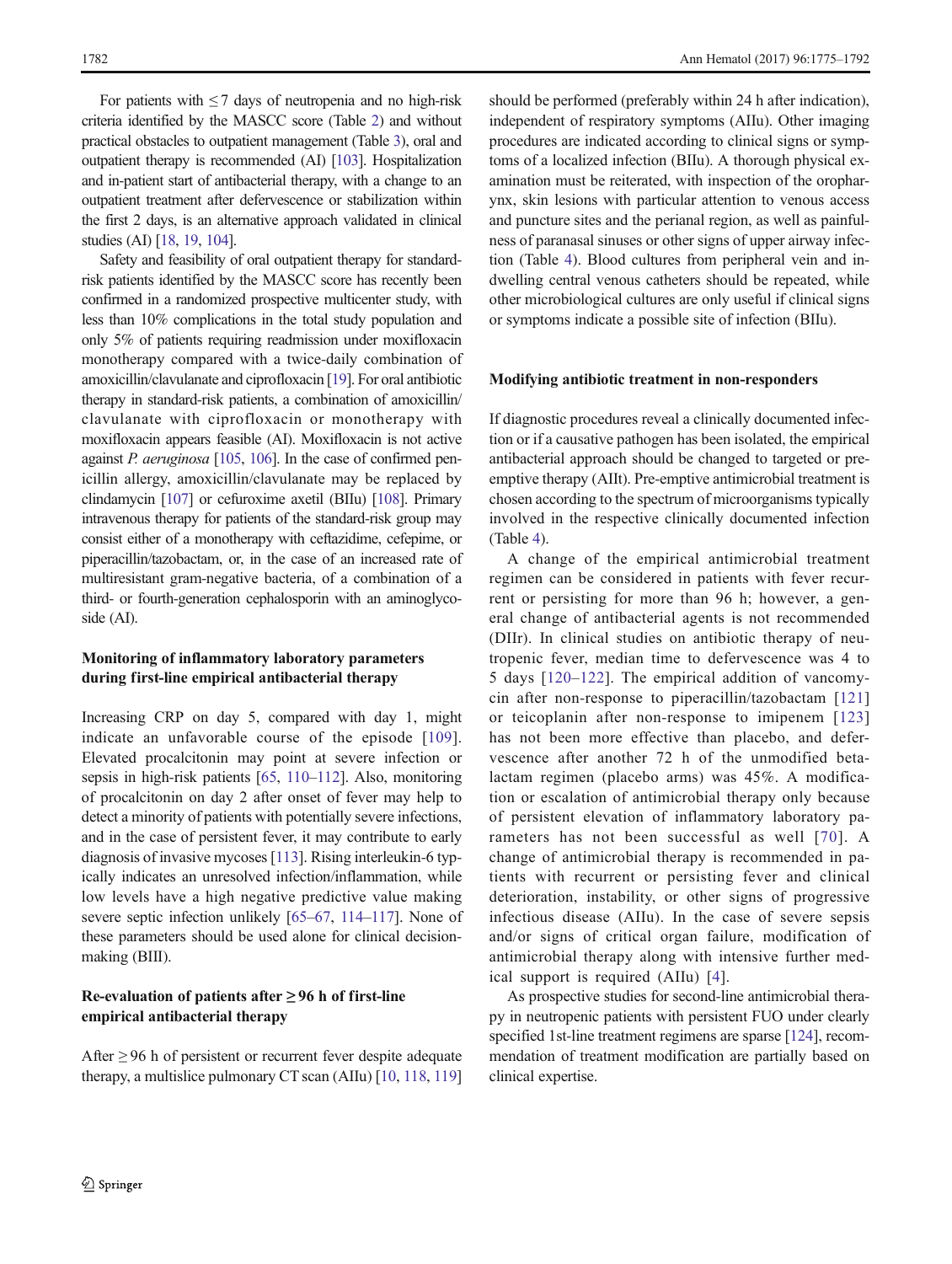A change of empirical antimicrobial therapy aims to cover a broader range of bacteria and/or to overcome resistance among pathogens principally included in the spectrum of the first-line regimen. Again, the local prevalence of vancomycin-resistant enterococci, methicillin-resistant S. aureus, and extended-spectrum beta-lactamaseproducing gram-negative bacilli, as well as the rate of primary resistance to piperacillin/tazobactam among Escherichia coli must be reconsidered (AIIt). Antimicrobial agents recommended for empirical secondline treatment are included in Table 5. In standard-risk patients initially treated with a cephalosporin plus/minus an aminoglycoside, a change to piperacillin/tazobactam, meropenem, or imipenem is recommended (AIIt).

#### Empirical antifungal treatment in high-risk patients

Empirical antifungal therapy is not recommended in patients of the standard-risk group (DIII). In high-risk patients, a prospective randomized trial showed a higher defervescence rate after addition of empirical mold-active antifungal therapy as compared with modification of antibacterial agents only

Table 5 Antimicrobial agents suitable for 1st- and 2nd-line therapies

Risk groups

|                                   | Standard risk $(\leq 7 \text{ days})$                                                                                                                                                                                                                                                                                         | High risk ( $\geq 8$ days)                                                                                                                    |
|-----------------------------------|-------------------------------------------------------------------------------------------------------------------------------------------------------------------------------------------------------------------------------------------------------------------------------------------------------------------------------|-----------------------------------------------------------------------------------------------------------------------------------------------|
| First-line                        | Outpatient therapy possible:<br>• Amoxicillin/clavulanate +<br>ciprofloxacin<br>• Clindamycin +<br>ciprofloxacin<br>· Cefuroxime axetil +<br>ciprofloxacin<br>• Moxifloxacin<br>Hospitalization required:<br>· Ceftazidime, cefepime<br>· Piperacillin/tazobactam<br>· 3rd/4th-generation cephalo-<br>sporin + aminoglycoside | • Piperacillin/tazobactam<br>· Ceftazidime, cefepime<br>· Imipenem, meropenem                                                                 |
| 2nd-line,<br>if<br>indi-<br>cated | • Imipenem, meropenem                                                                                                                                                                                                                                                                                                         | $\bullet$ After<br>piperacillin/tazobactam or<br>ceftazidime or cefepime:<br>imipenem, meropenem                                              |
|                                   | • After failure of outpatient<br>regimen also consider<br>piperacillin/tazobactam                                                                                                                                                                                                                                             | • After imipenem or<br>meropenem: addition of<br>vancomycin or teicoplanin<br>or aminoglycoside <sup>a</sup> plus<br>• Mold-active antifungal |

<sup>a</sup> Depending on local epidemiology and individual patient-related risk factors

[\[125\]](#page-16-0). These data were confirmed in a meta-analysis, yet a significant survival benefit could not be demonstrated [\[126,](#page-16-0) [127\]](#page-17-0). No benefit, however, could be shown for high-risk neutropenic patients, if antifungal therapy was applied already at onset of first fever instead of fever persisting for more than 72 h [\[128](#page-17-0)].

For high-risk patients without prior systemic antifungal prophylaxis, mold-active empirical antifungal therapy is recommended, if fever persists for  $\geq$  96 h or if fever relapses despite adequate antibacterial therapy (AI). This also includes patients given either oral itraconazole prophylaxis but not achieving sufficient serum or plasma trough concentrations (> 500 ng/ml) or a mold-inactive prophylaxis, i.e., fluconazole (BIIt). For patients receiving oral voriconazole or posaconazole prophylaxis, no prospective trial on the efficacy of a switch to another mold-active agent for empirical antifungal therapy is available. Thus, such a switch may be judicious in the setting of persistent FUO (CIII), but if a patient shows no clinical sign of invasive fungal disease despite adequate diagnostic work-up, blood samples were negative for Aspergillus galactomannan, and levels of posaconazole or voriconazole are within the target range, unmodified continuation of oral antifungal prophylaxis is reasonable. In the case of clinical deterioration, a change to an intravenously applied antifungal agent is recommended (AIII). For empirical moldactive antifungal therapy in febrile neutropenic patients, caspofungin and liposomal amphotericin B (AmB) are approved [\[129,](#page-17-0) [130\]](#page-17-0). Liposomal amphotericin B is preferred in patients at increased risk of fungal infection with non-Aspergillus molds (AI).

Several studies have aimed at a reduction of antifungal therapy in high-risk patients by not empirically treating all patients with persisting fever in prolonged neutropenia but only those with additional findings indicating the presence of a fungal disease. Utilizing pulmonary CT scan and testing for galactomannan, Aspergillus-specific PCR or both have been used for this so-called diagnostic-driven or pre-emptive approach. An increased number of invasive fungal infections and a substantially reduced consumption of antifungals were found in the pre-emptive as compared with the empirical treatment groups, without a significant increase in mortality rates [\[127,](#page-17-0) [131](#page-17-0)–[135](#page-17-0)]. This approach cannot be recommended as a routine standard but might provide an alternative to empirical antifungal therapy (BIIr).

Numerous studies have compared efficacy and safety of empirical antifungal treatment. The most robust data are available for caspofungin or liposomal AmB (AI) (Table [6](#page-9-0)). Conventional AmB deoxycholate is not recommended because of its renal toxicity and other adverse events (DI). The use of the two lipid AmB formulations ABCD and ABLC is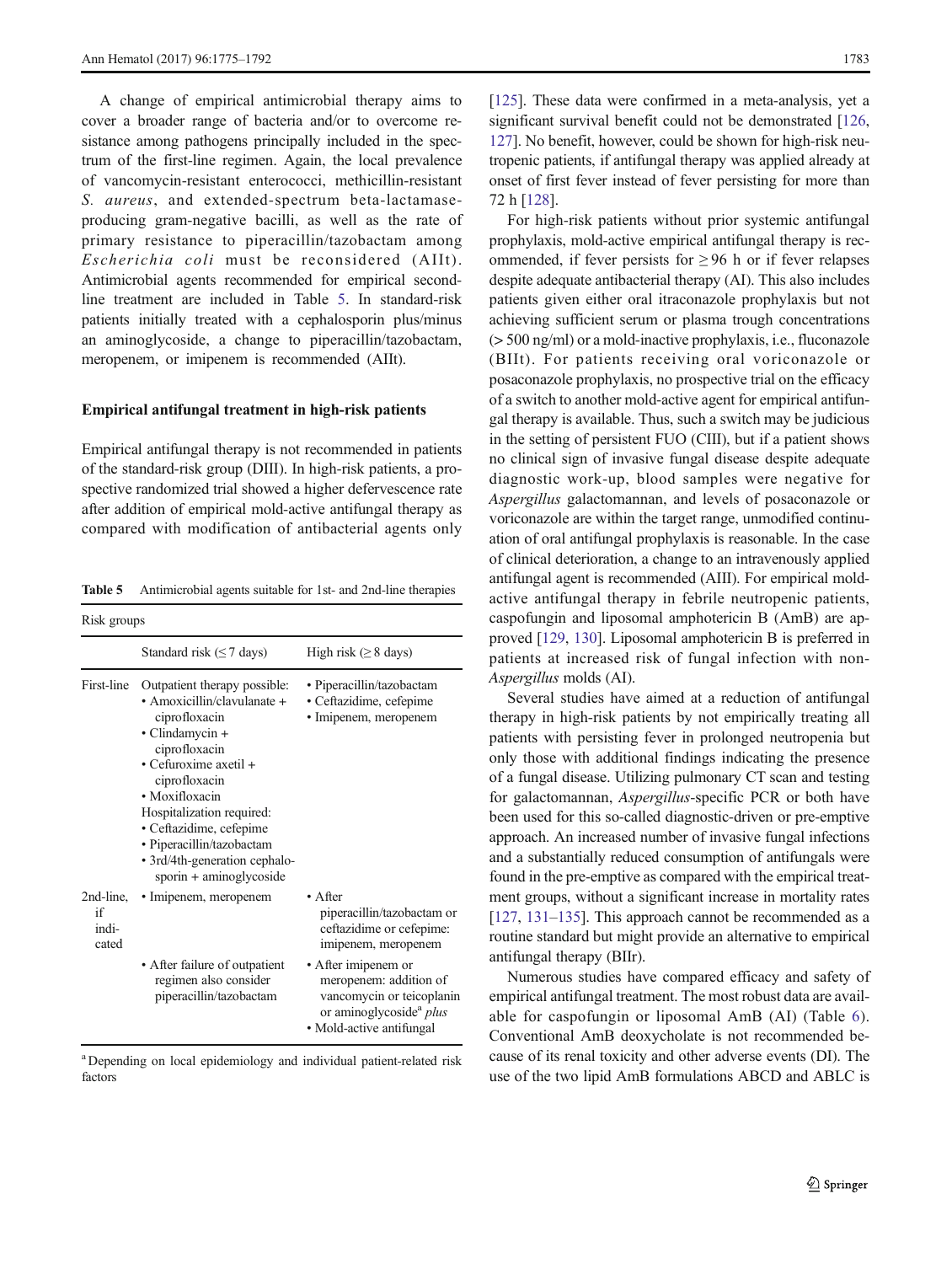<span id="page-9-0"></span>Table 6 Recommendations for empirical antifungal therapy in highrisk neutropenic patients without prior Aspergillus-active antifungal prophylaxis and fever persisting for  $\geq$  96 h

|                 | Level         | Evidence |
|-----------------|---------------|----------|
| cAmB            | D             | I        |
| ABLC            | D             | I        |
| <b>ABCD</b>     | D             | I        |
| $L-AmB$         | A             | I        |
| Caspofungin     | А             | I        |
| Itraconazole IV | C             | T        |
| Micafungin      | $\mathcal{C}$ | T        |
| Voriconazole    | В             | I        |

 $c$ -AmB conventional amphotericin B (= deoxycholate AmB),  $ABCD$ amphotericin B colloidal dispersion, ABLC amphotericin B lipid complex, L-AmB liposomal amphotericin B, IV intravenous

not supported due to the lack of appropriate clinical studies in this setting. For voriconazole (BI), a prospective trial could not demonstrate non-inferiority to liposomal AmB in a composite endpoint, although it was associated with a lower rate of breakthrough fungal infections [[136](#page-17-0)]. For itraconazole, relevant data are available for the intravenous formulation [[137\]](#page-17-0). As the oral application is associated with impaired bioavailability, only the intravenous application can be recommended (BI). For micafungin (CI), a comparison with intravenous itraconazole showed superior response rates, but no study with a standard of care (caspofungin or liposomal AmB) as the comparator is available [\[138](#page-17-0)–[141\]](#page-17-0). No data are available for anidulafungin or posaconazole in the empirical indication. Fluconazole, with no effect on mold infections, is not recommended for empirical antifungal therapy in persistently febrile neutropenic high-risk patients [\[125](#page-16-0)].

#### Empirical antiviral treatment

Empirical antiviral therapy in febrile neutropenic patients without signs or symptoms typical for a viral infection is discouraged (DIII).

#### Adjunctive measures

#### Granulocyte colony-stimulating factor

The adjunctive use if granulocyte colony-stimulating factor (G-CSF) is not recommended for routine clinical practice in febrile neutropenic patients (DIIr). If G-CSF has not been started before the onset of neutropenia, its interventional use can be considered in patients with fever and neutropenia who are at high risk for infection-associated complications or who have prognostic factors that are predictive of poor clinical outcomes, including expected prolonged (> 10 days) and profound  $($ <100/ $\mu$ l) neutropenia, age > 65 years, uncontrolled primary disease, or hospitalization at the time of fever development [\[142\]](#page-17-0) (BIIr).

#### Polyclonal immunoglobulins

Supportive therapy with polyclonal immunoglobulin is recommended only in select neutropenic patients with proven immunoglobulin deficiency (BIIt).

#### Removal or change of a central venous catheter and hygiene

In a high-risk setting such as neutropenic fever, potential sources of infection should be identified and removed if possible. Central venous catheters not indispensable for patient care should be taken off. In patients with persistent FUO in whom no focus of infection has been found, empirical removal or change of the catheter may be justified (CIII).

# Duration of empirical antimicrobial therapy after defervescence

The appropriate duration of antimicrobial therapy in neutropenic patients after onset of stable defervescence, i.e., body temperature below 38 °C without the use of antipyretic drugs, has not been prospectively studied. A continuation until neutrophil recovery [\[143](#page-17-0)] has been questioned by results from several studies [[22](#page-13-0), [125](#page-16-0), [144,](#page-17-0) [145\]](#page-17-0) on discontinuation of parenteral antibiotics in responding, but persistently neutropenic patients, showing no substantial rates of recurrence of fever or documented infections. Challenges of antimicrobial stewardship in an era of globally increasing multidrug-resistance and missing development of new broad-spectrum anti-infectives gave reason for the recommendation to drastically shorten the administration of antibiotics in neutropenic patients after treatment response [[146\]](#page-17-0).

In persistently neutropenic patients, empirical therapy may be discontinued, but not earlier than 7 days after the onset of stable defervescence (without the use of antipyretic agents) and only in the absence of clinical signs or symptoms of infection (BIII). In this setting, a re-institution of systemic antibacterial prophylaxis, if given before the onset of fever, may be considered (CIII) [\[147\]](#page-17-0). In the case of hematopoietic recovery to a neutrophil count of >500/μl, empirical antimicrobial therapy can be safely discontinued after 2 days of stable defervescence [[22](#page-13-0)] (BIII).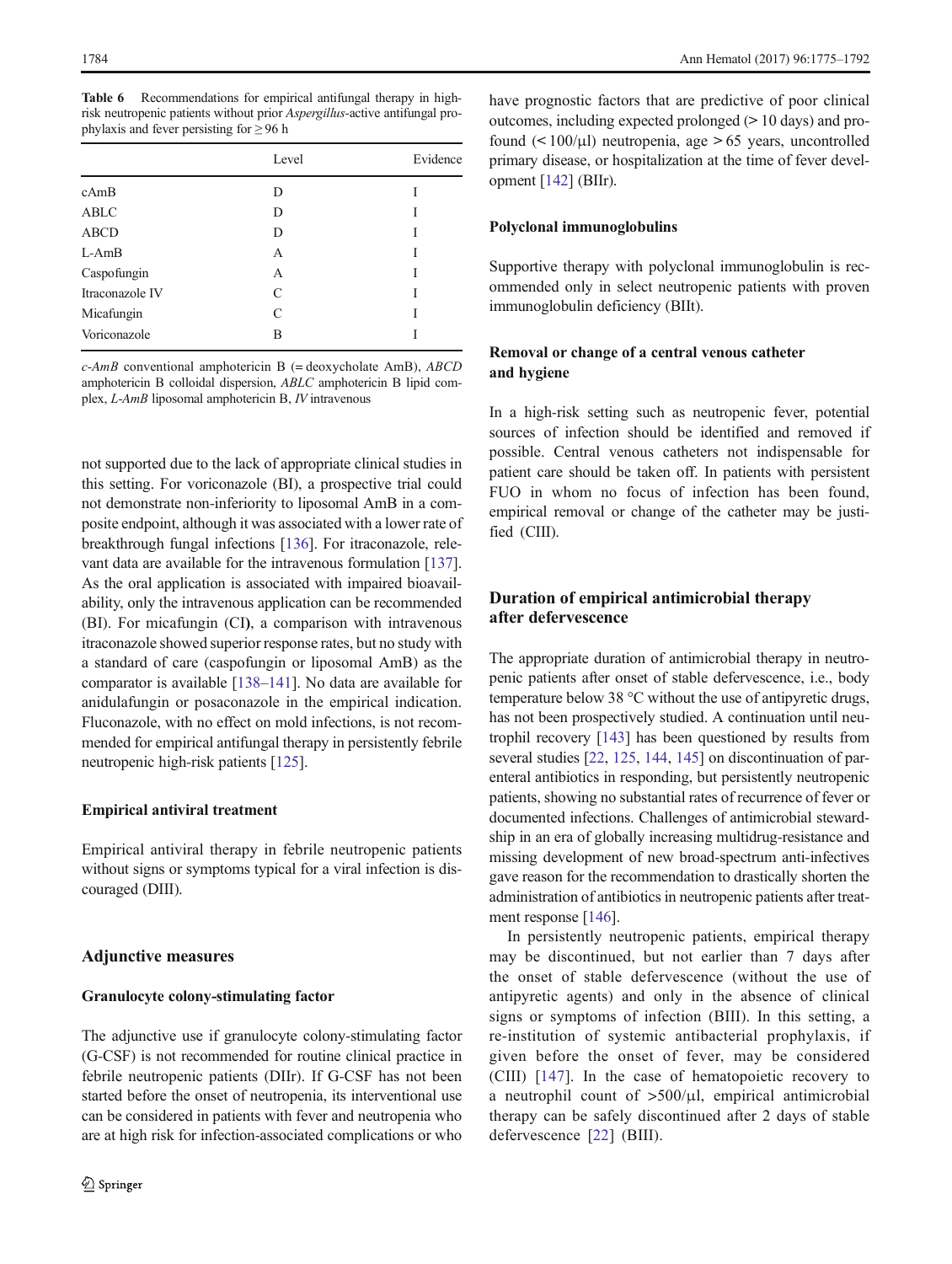# Summary of recommendations (Tables 7, 8, 9, and [10](#page-11-0))

Table 7 Summary of recommendations for diagnostic procedures in asymptomatic high-risk patients before onset of neutropenia

| Patient population    | Intention                                                    | Intervention                                          | Strength of<br>recommendation | Ouality of<br>evidence |
|-----------------------|--------------------------------------------------------------|-------------------------------------------------------|-------------------------------|------------------------|
|                       | High-risk neutropenia Identify previous infection            | Take history and perform physical examination A       |                               | Ш                      |
|                       | High-risk neutropenia Identify previous infection            | Order chest radiograph $(2 \text{ views})^a$          | C                             | Ш                      |
|                       | High-risk neutropenia Identify previous infection            | Order abdominal ultrasound <sup>a</sup>               | C                             | Ш                      |
|                       | High-risk neutropenia Identify colonization with VRE or MRSA | Take nasal/pharyngeal (MRSA)<br>or rectal (VRE) swabs | В                             | Ш                      |
| High-risk neutropenia | Identify colonization with ESBL                              | Take rectal swabs                                     | В                             | Πt                     |

<sup>a</sup> In patients without recent chest/abdominal CT scan performed to stage the underlying disease

Table 8 Summary of recommendations for diagnostic procedures in neutropenic patients with fever

| Patient population                                               | Intention                          | Intervention                                                                                    | Strength of<br>recommendation | Quality of<br>evidence |
|------------------------------------------------------------------|------------------------------------|-------------------------------------------------------------------------------------------------|-------------------------------|------------------------|
| Febrile neutropenia                                              | Identify focus of<br>infection     | Take history and perform physical examination                                                   | A                             | Ш                      |
| Febrile neutropenia                                              | Diagnose blood<br>stream infection | Take at least 2 separate sets of blood cultures (BC)<br>prior to start of antimicrobial therapy | A                             | П                      |
| Febrile neutropenia, indwelling central<br>venous catheter (CVC) | Diagnose CVC<br>infection          | Take at least 1 set of BC from peripheral vein and 1 set A<br>of BC from CVC                    |                               | П                      |
| Febrile neutropenia, no respiratory<br>symptoms                  | Diagnose<br>pneumonia              | Order chest radiograph                                                                          | D                             | П                      |
| Febrile neutropenia, respiratory<br>symptoms                     | Diagnose<br>pneumonia              | Order thoracic CT scan                                                                          | B                             | Ш                      |
| Persistent ( $\geq$ 96 h) febrile neutropenia                    | Diagnose<br>pneumonia              | Order thoracic CT scan                                                                          | B                             | П                      |

Table 9 Summary of recommendations for antimicrobial treatment of FUO

| Patient population                                                                             | Intention | Intervention                                                                                   | Strength of<br>recommendation | <b>Ouality</b> of<br>evidence |
|------------------------------------------------------------------------------------------------|-----------|------------------------------------------------------------------------------------------------|-------------------------------|-------------------------------|
| Febrile neutropenia                                                                            | Cure      | Start antibiotic therapy (ABT) within 2 h                                                      | A                             | Ш                             |
| Outpatient febrile neutropenia, standard risk                                                  | Cure      | Consider oral ABT with amoxicillin/clavulanate<br>+ ciprofloxacin or with moxifloxacin         | A                             |                               |
| High-risk febrile neutropenia                                                                  | Cure      | Intravenous ABT with piperacillin/tazobactam,<br>imipenem, meropenem, cefepime, or ceftazidime | А                             |                               |
| Persistent $( \geq 96 \text{ h})$ high-risk febrile neutropenia,<br>no mold-active prophylaxis | Cure      | Empirical antifungal therapy with caspofungin<br>or liposomal amphotericin B                   | А                             |                               |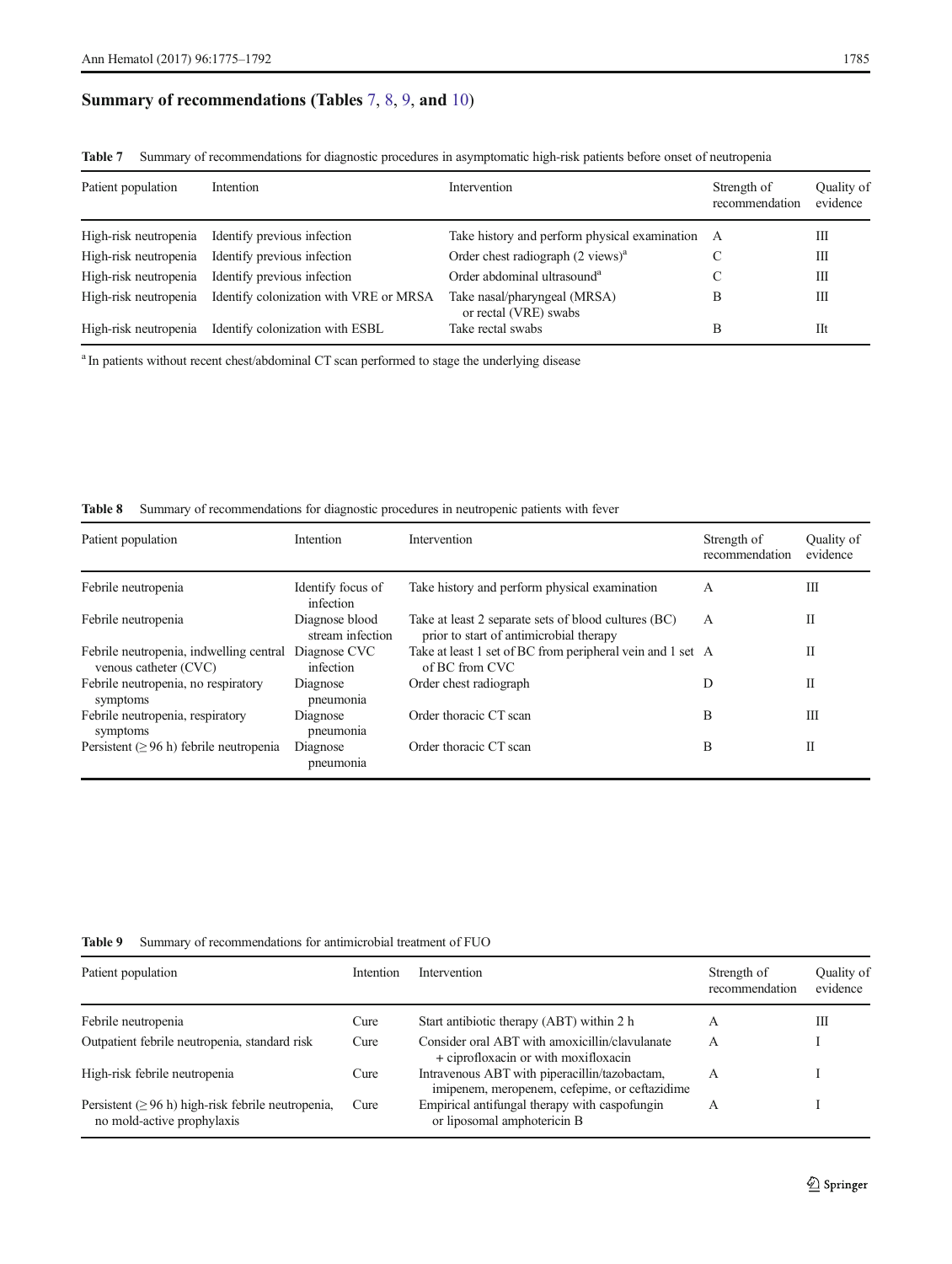<span id="page-11-0"></span>Table 10 Daily dosages of antimicrobial agents in adult febrile neutropenic patients without specific contraindications or renal dysfunction

| Substance                | Application | Dosage                                                                          |
|--------------------------|-------------|---------------------------------------------------------------------------------|
| Amoxicillin/clavulanate  | Oral        | 1000 mg twice or 3 times daily                                                  |
| Ciprofloxacin            | Oral        | 500–750 mg twice daily                                                          |
| Levofloxacin             | Oral        | 500 mg twice daily                                                              |
| Moxifloxacin             | Oral        | 400 mg once daily                                                               |
| Piperacillin/tazobactam  | Intravenous | 4.5 $g$ 3 or 4 times daily                                                      |
| Meropenem                | Intravenous | 1 g 3 times daily                                                               |
| Imipenem                 | Intravenous | $0.5-1$ g 4 times daily                                                         |
| Ceftazidime              | Intravenous | 2 g 3 times daily                                                               |
| Cefepime                 | Intravenous | 2 g 3 times daily                                                               |
| Gentamicin <sup>a</sup>  | Intravenous | 1.5–2.0 mg/kg 3 times daily or 4.5–6.0 mg/kg once daily                         |
| Tobramycin <sup>a</sup>  | Intravenous | 1.5–2.0 mg/kg 3 times daily or $5.0-6.0$ mg/kg once daily                       |
| Amikacin <sup>a</sup>    | Intravenous | 7.5 mg/kg twice daily or 15 mg/kg once daily                                    |
| Vancomycin <sup>a</sup>  | Intravenous | 1 g twice daily                                                                 |
| Teicoplanin <sup>b</sup> | Intravenous | 400 mg once daily with one additional loading dose 12 h<br>after the first dose |
| Caspofungin              | Intravenous | 70 mg day 1, 50 mg once daily from day 2 onwards                                |
| Liposomal amphotericin B | Intravenous | 3 mg/kg once daily                                                              |

<sup>a</sup> Therapeutic drug monitoring required

<sup>b</sup> Therapeutic drug monitoring recommended in selected patients

#### Compliance with ethical standards

Conflict of interest DB is a consultant to Gilead Sciences and received research grants from Gilead and Pfizer, honoraria for lectures from Astellas, Gilead, MSD/Merck, TEVA, and Pfizer and travel grants from Astellas, Merck/MSD, and Pfizer. GM has been a consultant to Gilead and F2G and received honoraria for lectures from Gilead, Pfizer, Basilea, and Astellas. HL has received research grants from Amgen, Merck/MSD, Hexal, and TEVA; is a consultant to Amgen, Chugai, Grifols, Hexal, Merck/MSD, and TEVA; and received honoraria for lectures from Amgen, Hexal, Merck/MSD, and TEVA. HO received research grants from Gilead and MSD; is consultant to Astellas and MSD; and received lecture honoraria and travel grants from Astellas, Basilea, Gilead, Pfizer, and Merck/MSD. JJV has been a speaker for Astellas, Gilead, Merck/ MSD, and Pfizer; has been a consultant to Astellas, Merck/MSD, and Pfizer; has received research funding by Astellas, Gilead, Merck/MSD, and Pfizer; and has received travel grants from Astellas, Gilead, Merck/ MSD, and Pfizer. MC has been a consultant to Basilea and Merck/MSD and received travel grants and congress support (fees) from Gilead, Merck/MSD, and Basilea and honoraria for lectures from Gilead, Merck/MSD, and Basilea. MR is a consultant to Basilea and served at the speakers' bureau of Basilea. MvLT is supported by the German Federal Ministry of Research and Education (BMBF grants 01EO1002 and 13GW0096D); has received research grants from Pfizer and MSD, is a consultant to Merck/MSD; and received honoraria or travel grants from Basilea, Gilead, Merck/MSD, and Astellas. OAC is supported by the German Federal Ministry of Research and Education and the European Commission and has received research grants from, is an advisor to, or received lecture honoraria from Achaogen, Actelion, Amplyx, Anacor, Aranis, Astellas, AstraZeneca, Basilea, Bayer, Cidara, Da Volterra, F2G, Gilead, GSK, Janssen, Matinas, MedPace, Melinta, Menarini, Merck/ MSD, Miltenyi, Paratek, Pfizer, Rempex, Roche, Sanofi Pasteur, Scynexis, Seres, Summit, Tetraphase, Medicines Company, and Vical. OP received research grants from Bio-Rad and Gilead; is consultant to Merck/MSD and Gilead; and received lecture honoraria and travel grants from Astellas, Gilead, Pfizer, and Merck/MSD. SN received travel grants from Bristol-Myers Squibb, Gilead, Roche, and Sanofi. WJH received research grants from Merck/MSD and Pfizer; serves on the speakers'

bureaus of Alexion, Astellas, Bristol-Myers Squibb, Chugai Pharma, Gilead, Janssen, Merck/MSD, and Pfizer; and received travel grants from Alexion, Astellas, Merck/MSD, Novartis, and Pfizer. XS received lecture honoraria from Merck/MSD and Riemser Pharma. FW, HE, MK, MS, and RM declare that they have no conflict of interest.

Open Access This article is distributed under the terms of the Creative Commons Attribution 4.0 International License (http:// creativecommons.org/licenses/by/4.0/), which permits unrestricted use, distribution, and reproduction in any medium, provided you give appropriate credit to the original author(s) and the source, provide a link to the Creative Commons license, and indicate if changes were made.

#### **References**

- 1. Bodey GP (1966) Infectious complications of acute leukemia. Med Times 94(9):1076–1085
- 2. Kuderer NM, Dale DC, Crawford J, Cosler LE, Lyman GH (2006) Mortality, morbidity, and cost associated with febrile neutropenia in adult cancer patients. Cancer 106(10):2258–2266. doi[:10.1002/](http://dx.doi.org/10.1002/cncr.21847) [cncr.21847](http://dx.doi.org/10.1002/cncr.21847)
- 3. Link H, Böhme A, Cornely OA, Höffken K, Kellner O, Kern WV, Mahlberg R, Maschmeyer G, Nowrousian MR, Ostermann H, Ruhnke M, Sezer O, Schiel X, Wilhelm M, Auner HW (2003) Antimicrobial therapy of unexplained fever in neutropenic patients—guidelines of the Infectious Diseases Working Party (AGIHO) of the German Society of Hematology and Oncology (DGHO), Study Group Interventional Therapy of Unexplained Fever, Arbeitsgemeinschaft Supportivmassnahmen in der Onkologie (ASO) of the Deutsche Krebsgesellschaft (DKG-German Cancer Society). Ann Hematol 82(Suppl 2):S105–S117. doi[:10.1007/s00277-003-0764-4](http://dx.doi.org/10.1007/s00277-003-0764-4)
- 4. Penack O, Becker C, Buchheidt D, Christopeit M, Kiehl M, von Lilienfeld-Toal M, Hentrich M, Reinwald M, Salwender H, Schalk E, Schmidt-Hieber M, Weber T, Ostermann H (2014) Management of sepsis in neutropenic patients: 2014 updated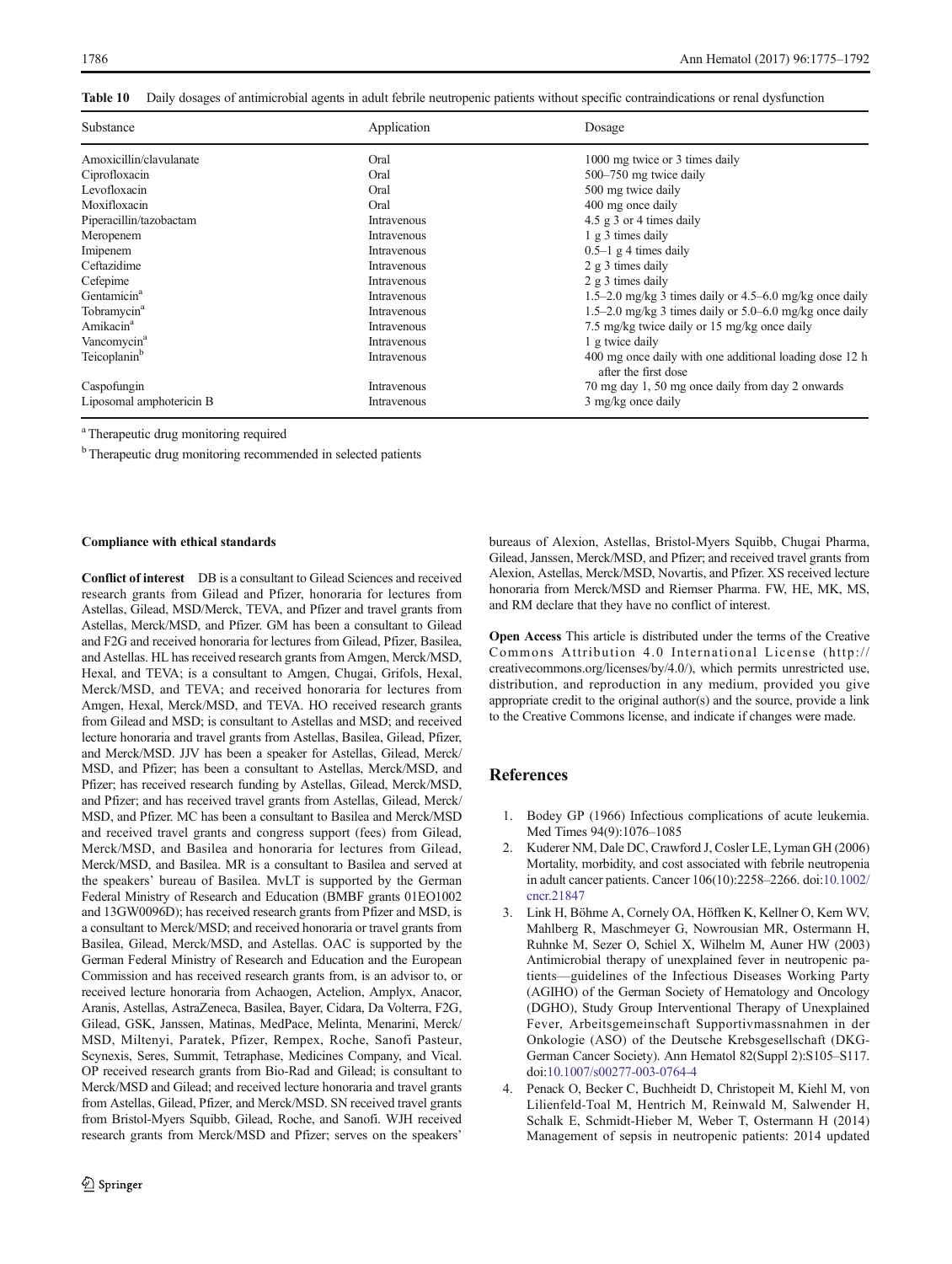<span id="page-12-0"></span>guidelines from the Infectious Diseases Working Party of the German Society of hematology and medical oncology (AGIHO). Ann Hematol 93(7):1083–1095. doi[:10.1007/s00277-014-2086-0](http://dx.doi.org/10.1007/s00277-014-2086-0)

- 5. Neumann S, Krause SW, Maschmeyer G, Schiel X, von Lilienfeld-Toal M (2013) Primary prophylaxis of bacterial infections and Pneumocystis jirovecii pneumonia in patients with hematological malignancies and solid tumors: guidelines of the Infectious Diseases Working Party (AGIHO) of the German Society of Hematology and Oncology (DGHO). Ann Hematol 92(4):433–442. doi[:10.1007/s00277-013-1698-0](http://dx.doi.org/10.1007/s00277-013-1698-0)
- 6. Tacke D, Buchheidt D, Karthaus M, Krause SW, Maschmeyer G, Neumann S, Ostermann H, Penack O, Rieger C, Ruhnke M, Sandherr M, Schweer KE, Ullmann AJ, Cornely OA (2014) Primary prophylaxis of invasive fungal infections in patients with haematologic malignancies. 2014 update of the recommendations of the Infectious Diseases Working Party of the German Society for Haematology and Oncology. Ann Hematol 93(9):1449–1456. doi[:10.1007/s00277-014-2108-y](http://dx.doi.org/10.1007/s00277-014-2108-y)
- 7. Ullmann AJ, Schmidt-Hieber M, Bertz H, Heinz WJ, Kiehl M, Kruger W, Mousset S, Neuburger S, Neumann S, Penack O, Silling G, Vehreschild JJ, Einsele H, Maschmeyer G (2016) Infectious diseases in allogeneic haematopoietic stem cell transplantation: prevention and prophylaxis strategy guidelines 2016. Ann Hematol 95(9):1435–1455. doi[:10.1007/s00277-016-2711-1](http://dx.doi.org/10.1007/s00277-016-2711-1)
- 8. Ruhnke M, Böhme A, Buchheidt D, Cornely O, Donhuijsen K, Einsele H, Enzensberger R, Hebart H, Heussel CP, Horger M, Hof H, Karthaus M, Kruger W, Maschmeyer G, Penack O, Ritter J, Schwartz S (2012) Diagnosis of invasive fungal infections in hematology and oncology—guidelines from the Infectious Diseases Working Party in Haematology and Oncology of the German Society for Haematology and Oncology (AGIHO). Ann Oncol 23(4):823–833. doi[:10.1093/annonc/mdr407](http://dx.doi.org/10.1093/annonc/mdr407)
- 9. Mousset S, Buchheidt D, Heinz W, Ruhnke M, Cornely O, Egerer G, Krüger W, Link H, Neumann S, Ostermann H, Panse J, Penack O, Rieger C, Schmidt-Hieber M, Silling G, Südhoff T, Ullmann A, Wolf H-H, Maschmeyer G, Böhme A (2013) Treatment of invasive fungal infections in cancer patients—updated recommendations of the Infectious Diseases Working Party (AGIHO) of the German Society of Hematology and Oncology (DGHO). Ann Hematol 93:13–32. doi[:10.1007/s00277-013-1867-1](http://dx.doi.org/10.1007/s00277-013-1867-1)
- 10. Maschmeyer G, Carratala J, Buchheidt D, Hamprecht A, Heussel CP, Kahl C, Lorenz J, Neumann S, Rieger C, Ruhnke M, Salwender H, Schmidt-Hieber M, Azoulay E, Infectious Diseases Working Party of the German Society of Hematology and Medical Oncology (2015) Diagnosis and antimicrobial therapy of lung infiltrates in febrile neutropenic patients (allogeneic SCT excluded): updated guidelines of the Infectious Diseases Working Party (AGIHO) of the German Society of Hematology and Medical Oncology (DGHO). Ann Oncol 26(1):21–33. doi:[10.](http://dx.doi.org/10.1093/annonc/mdu192) [1093/annonc/mdu192](http://dx.doi.org/10.1093/annonc/mdu192)
- 11. Vehreschild MJ, Vehreschild JJ, Hubel K, Hentrich M, Schmidt-Hieber M, Christopeit M, Maschmeyer G, Schalk E, Cornely OA, Neumann S (2013) Diagnosis and management of gastrointestinal complications in adult cancer patients: evidence-based guidelines of the Infectious Diseases Working Party (AGIHO) of the German Society of Hematology and Oncology (DGHO). Ann Oncol 24(5): 1189–1202. doi[:10.1093/annonc/mdt001](http://dx.doi.org/10.1093/annonc/mdt001)
- 12. Hentrich M, Schalk E, Schmidt-Hieber M, Chaberny I, Mousset S, Buchheidt D, Ruhnke M, Penack O, Salwender H, Wolf HH, Christopeit M, Neumann S, Maschmeyer G, Karthaus M, Infectious Diseases Working Party of the German Society of Hematology and Medical Oncology (2014) Central venous catheter-related infections in hematology and oncology: 2012 updated guidelines on diagnosis, management and prevention by the Infectious Diseases Working Party of the German Society of

Hematology and Medical Oncology. Ann Oncol 25(5):936–947. doi[:10.1093/annonc/mdt545](http://dx.doi.org/10.1093/annonc/mdt545)

- 13. Schmidt-Hieber M, Silling G, Schalk E, Heinz W, Panse J, Penack O, Christopeit M, Buchheidt D, Meyding-Lamade U, Hahnel S, Wolf HH, Ruhnke M, Schwartz S, Maschmeyer G (2016) CNS infections in patients with hematological disorders (including allogeneic stem-cell transplantation)—guidelines of the Infectious Diseases Working Party (AGIHO) of the German Society of Hematology and Medical Oncology (DGHO). Ann Oncol 27(7): 1207–1225. doi:[10.1093/annonc/mdw155](http://dx.doi.org/10.1093/annonc/mdw155)
- Weissinger F, Auner HW, Bertz H, Buchheidt D, Cornely OA, Egerer G, Heinz W, Karthaus M, Kiehl M, Kruger W, Penack O, Reuter S, Ruhnke M, Sandherr M, Salwender HJ, Ullmann AJ, Waldschmidt DT, Wolf HH (2012) Antimicrobial therapy of febrile complications after high-dose chemotherapy and autologous hematopoietic stem cell transplantation—guidelines of the Infectious Diseases Working Party (AGIHO) of the German Society of Hematology and Oncology (DGHO). Ann Hematol 91(8):1161–1174. doi[:10.1007/s00277-012-1456-8](http://dx.doi.org/10.1007/s00277-012-1456-8)
- 15. von Lilienfeld-Toal M, Berger A, Christopeit M, Hentrich M, Heussel CP, Kalkreuth J, Klein M, Kochanek M, Penack O, Hauf E, Rieger C, Silling G, Vehreschild M, Weber T, Wolf HH, Lehners N, Schalk E, Mayer K (2016) Community acquired respiratory virus infections in cancer patients—guideline on diagnosis and management by the Infectious Diseases Working Party of the German Society for Haematology and Medical Oncology. Eur J Cancer (Oxf, Engl: 1990) 67:200–212. doi[:10.1016/j.ejca.2016.](http://dx.doi.org/10.1016/j.ejca.2016.08.015) [08.015](http://dx.doi.org/10.1016/j.ejca.2016.08.015)
- 16. Ullmann AJ, Akova M, Herbrecht R, Viscoli C, Arendrup MC, Arikan-Akdagli S, Bassetti M, Bille J, Calandra T, Castagnola E, Cornely OA, Donnelly JP, Garbino J, Groll AH, Hope WW, Jensen HE, Kullberg BJ, Lass-Florl C, Lortholary O, Meersseman W, Petrikkos G, Richardson MD, Roilides E, Verweij PE, Cuenca-Estrella M (2012) ESCMID\* guideline for the diagnosis and management of Candida diseases 2012: adults with haematological malignancies and after haematopoietic stem cell transplantation (HCT). Clin Microbiol Infect 18(Suppl 7):53– 67. doi:[10.1111/1469-0691.12041](http://dx.doi.org/10.1111/1469-0691.12041)
- 17. Klastersky J, Paesmans M, Rubenstein EB, Boyer M, Elting L, Feld R, Gallagher J, Herrstedt J, Rapoport B, Rolston K, Talcott J (2000) The Multinational Association for Supportive Care in Cancer risk index: a multinational scoring system for identifying low-risk febrile neutropenic cancer patients. J Clin Oncol 18(16): 3038–3051. doi:[10.1200/jco.2000.18.16.3038](http://dx.doi.org/10.1200/jco.2000.18.16.3038)
- 18. Kern WV, Cometta A, De Bock R, Langenaeken J, Paesmans M, Gaya H (1999) Oral versus intravenous empirical antimicrobial therapy for fever in patients with granulocytopenia who are receiving cancer chemotherapy. International Antimicrobial Therapy Cooperative Group of the European Organization for Research and Treatment of Cancer. N Engl J Med 341(5):312–318. doi: [10.1056/nejm199907293410502](http://dx.doi.org/10.1056/nejm199907293410502)
- 19. Kern WV, Marchetti O, Drgona L, Akan H, Aoun M, Akova M, de Bock R, Paesmans M, Viscoli C, Calandra T (2013) Oral antibiotics for fever in low-risk neutropenic patients with cancer: a double-blind, randomized, multicenter trial comparing single daily moxifloxacin with twice daily ciprofloxacin plus amoxicillin/ clavulanic acid combination therapy—EORTC infectious diseases group trial XV. J Clin Oncol 31(9):1149–1156. doi[:10.1200/jco.](http://dx.doi.org/10.1200/jco.2012.45.8109) [2012.45.8109](http://dx.doi.org/10.1200/jco.2012.45.8109)
- 20. Nakagawa Y, Suzuki K, Masaoka T (2009) Evaluation of the risk factors for febrile neutropenia associated with hematological malignancy. J Infect Chemother 15(3):174–179. doi:[10.1007/](http://dx.doi.org/10.1007/s10156-009-0683-y) [s10156-009-0683-y](http://dx.doi.org/10.1007/s10156-009-0683-y)
- 21. Cherif H, Johansson E, Björkholm M, Kalin M (2006) The feasibility of early hospital discharge with oral antimicrobial therapy in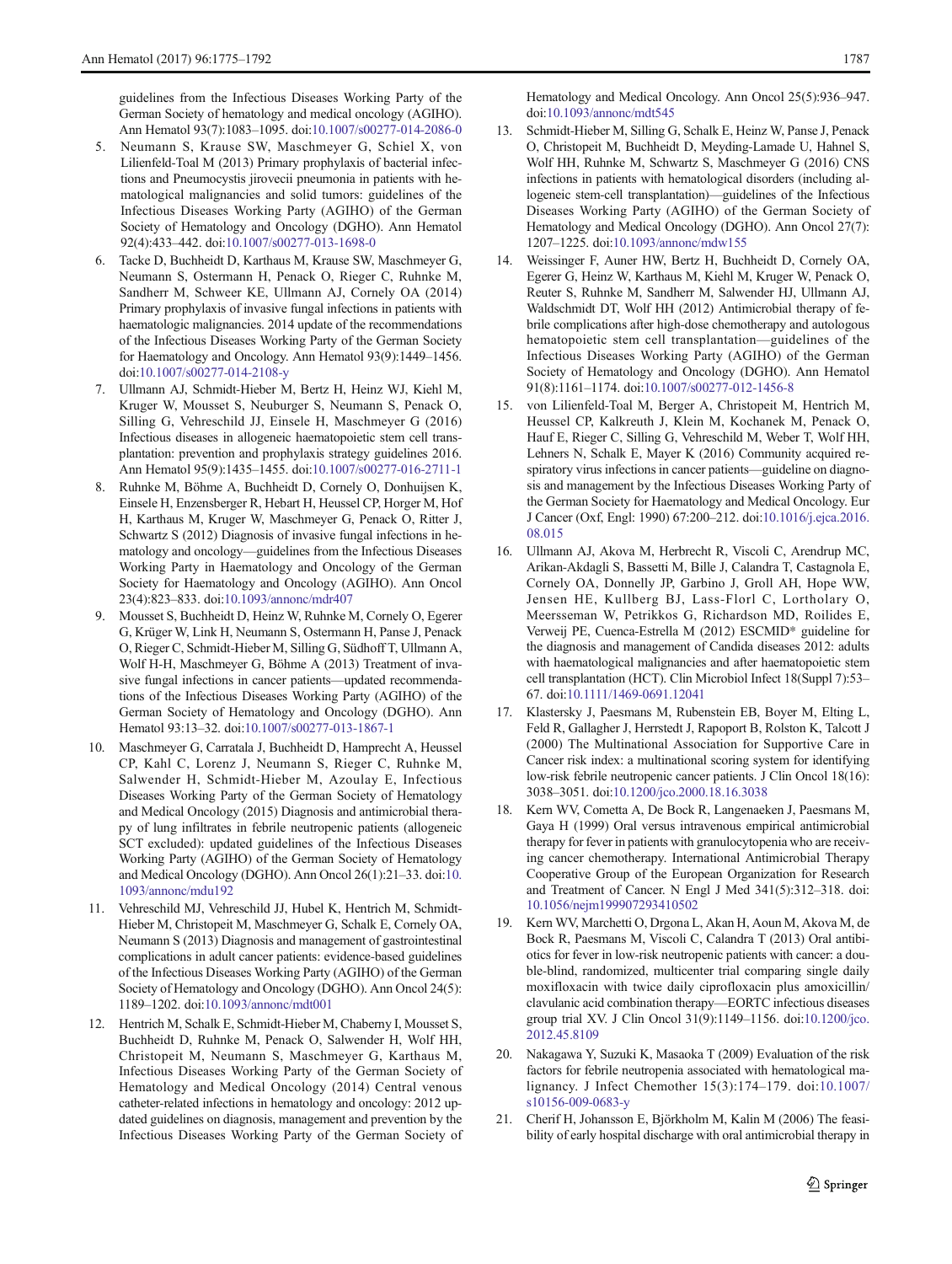<span id="page-13-0"></span>low risk patients with febrile neutropenia following chemotherapy for hematologic malignancies. Haematologica 91(2):215–222

- 22. Link H, Maschmeyer G, Meyer P, Hiddemann W, Stille W, Helmerking M, Adam D (1994) Interventional antimicrobial therapy in febrile neutropenic patients. Study Group of the Paul Ehrlich Society for Chemotherapy. Ann Hematol 69(5):231–243
- 23. Elting LS, Rubenstein EB, Rolston KV, Bodey GP (1997) Outcomes of bacteremia in patients with cancer and neutropenia: observations from two decades of epidemiological and clinical trials. Clin Infect Dis 25(2):247–259
- 24. Wisplinghoff H, Cornely OA, Moser S, Bethe U, Stutzer H, Salzberger B, Fatkenheuer G, Seifert H (2003) Outcomes of nosocomial bloodstream infections in adult neutropenic patients: a prospective cohort and matched case-control study. Infect Control Hosp Epidemiol 24(12):905–911. doi:[10.1086/502158](http://dx.doi.org/10.1086/502158)
- 25. Kirchhoff LV, Sheagren JN (1985) Epidemiology and clinical significance of blood cultures positive for coagulase-negative staphylococcus. Infect Control: IC 6(12):479–486
- 26. Pagano L, Caira M, Candoni A, Offidani M, Fianchi L, Martino B, Pastore D, Picardi M, Bonini A, Chierichini A, Fanci R, Caramatti C, Invernizzi R, Mattei D, Mitra ME, Melillo L, Aversa F, Van Lint MT, Falcucci P, Valentini CG, Girmenia C, Nosari A (2006) The epidemiology of fungal infections in patients with hematologic malignancies: the SEIFEM-2004 study. Haematologica 91(8): 1068–1075
- 27. Kern WV, Klose K, Jellen-Ritter AS, Oethinger M, Bohnert J, Kern P, Reuter S, von Baum H, Marre R (2005) Fluoroquinolone resistance of Escherichia coli at a cancer center: epidemiologic evolution and effects of discontinuing prophylactic fluoroquinolone use in neutropenic patients with leukemia. Eur J Clin Microbiol Infect Dis 24(2):111–118. doi:[10.1007/s10096-](http://dx.doi.org/10.1007/s10096-005-1278-x) [005-1278-x](http://dx.doi.org/10.1007/s10096-005-1278-x)
- 28. Kern WV, Andriof E, Oethinger M, Kern P, Hacker J, Marre R (1994) Emergence of fluoroquinolone-resistant Escherichia coli at a cancer center. Antimicrob Agents Chemother 38(4):681–687
- 29. Ruhnke M, Arnold R, Gastmeier P (2014) Infection control issues in patients with haematological malignancies in the era of multidrug-resistant bacteria. Lancet Oncol 15(13):e606–e619. doi[:10.1016/s1470-2045\(14\)70344-4](http://dx.doi.org/10.1016/s1470-2045(14)70344-4)
- 30. Saito T, Yoshioka S, Iinuma Y, Takakura S, Fujihara N, Ichinohe T, Ishikawa T, Uchiyama T, Ichiyama S (2008) Effects on spectrum and susceptibility patterns of isolates causing bloodstream infection by restriction of fluoroquinolone prophylaxis in a hematology-oncology unit. Eur J Clin Microbiol Infect Dis 27(3):209–216. doi[:10.1007/s10096-007-0428-8](http://dx.doi.org/10.1007/s10096-007-0428-8)
- 31. Bossaer JB, Hall PD, Garrett-Mayer E (2010) Incidence of vancomycin-resistant enterococci (VRE) infection in high-risk febrile neutropenic patients colonized with VRE. Support Care Cancer 19(2):231–237. doi[:10.1007/s00520-009-0808-y](http://dx.doi.org/10.1007/s00520-009-0808-y)
- 32. Matar MJ, Safdar A, Rolston KV (2006) Relationship of colonization with vancomycin-resistant enterococci and risk of systemic infection in patients with cancer. Clin Infect Dis 42(10):1506– 1507. doi[:10.1086/503675](http://dx.doi.org/10.1086/503675)
- 33. Charbonneau P, Parienti JJ, Thibon P, Ramakers M, Daubin C, du Cheyron D, Lebouvier G, Le Coutour X, Leclercq R (2006) Fluoroquinolone use and methicillin-resistant Staphylococcus aureus isolation rates in hospitalized patients: a quasi experimental study. Clin Infect Dis 42(6):778–784. doi:[10.1086/500319](http://dx.doi.org/10.1086/500319)
- 34. Linder JA, Huang ES, Steinman MA, Gonzales R, Stafford RS (2005) Fluoroquinolone prescribing in the United States: 1995 to 2002. Am J Med 118(3):259–268. doi[:10.1016/j.amjmed.2004.](http://dx.doi.org/10.1016/j.amjmed.2004.09.015) [09.015](http://dx.doi.org/10.1016/j.amjmed.2004.09.015)
- 35. Goossens H, Ferech M, Vander Stichele R, Elseviers M (2005) Outpatient antibiotic use in Europe and association with resistance: a cross-national database study. Lancet (Lond, Engl) 365(9459):579–587. doi:[10.1016/s0140-6736\(05\)17907-0](http://dx.doi.org/10.1016/s0140-6736(05)17907-0)
- 36. Liss BJ, Vehreschild JJ, Cornely OA, Hallek M, Fätkenheuer G, Wisplinghoff H, Seifert H, Vehreschild MJGT (2012) Intestinal colonisation and blood stream infections due to vancomycinresistant enterococci (VRE) and extended-spectrum betalactamase-producing Enterobacteriaceae (ESBLE) in patients with haematological and oncological malignancies. Infection 40(6): 613–619. doi[:10.1007/s15010-012-0269-y](http://dx.doi.org/10.1007/s15010-012-0269-y)
- 37. Cumpston A, Craig M, Hamadani M, Abraham J, Hobbs GR, Sarwari AR (2013) Extended follow-up of an antibiotic cycling program for the management of febrile neutropenia in a hematologic malignancy and hematopoietic cell transplantation unit. Transpl Infect Dis 15(2):142–149. doi[:10.1111/tid.12035](http://dx.doi.org/10.1111/tid.12035)
- 38. Vehreschild MJ, Hamprecht A, Peterson L, Schubert S, Hantschel M, Peter S, Schafhausen P, Rohde H, Lilienfeld-Toal MV, Bekeredjian-Ding I, Libam J, Hellmich M, Vehreschild JJ, Cornely OA, Seifert H (2014) A multicentre cohort study on colonization and infection with ESBL-producing Enterobacteriaceae in high-risk patients with haematological malignancies. J Antimicrob Chemother 69(12):3387–3392. doi:[10.1093/jac/](http://dx.doi.org/10.1093/jac/dku305) [dku305](http://dx.doi.org/10.1093/jac/dku305)
- 39. Ng ES, Liew Y, Koh LP, Hsu LY (2010) Fluoroquinolone prophylaxis against febrile neutropenia in areas with high fluoroquinolone resistance—an Asian perspective. J Formos Med Assoc 109(9):624–631. doi[:10.1016/s0929-6646\(10\)60102-7](http://dx.doi.org/10.1016/s0929-6646(10)60102-7)
- 40. Jones BM, Bland CM (2017) Penicillin skin testing as an antimicrobial stewardship initiative. Am J Health Syst Pharm 74(4):232– 237. doi[:10.2146/ajhp160233](http://dx.doi.org/10.2146/ajhp160233)
- 41. Macy E, Khan DA, Castells MC, Lang DM (2017) Penicillin allergy testing: a key component of antibiotic stewardship. Clin Infect Dis 64(4):531–532. doi[:10.1093/cid/ciw795](http://dx.doi.org/10.1093/cid/ciw795)
- 42. Rimawi RH, Cook PP, Gooch M, Kabchi B, Ashraf MS, Rimawi BH, Gebregziabher M, Siraj DS (2013) The impact of penicillin skin testing on clinical practice and antimicrobial stewardship. J Hosp Med 8(6):341–345. doi[:10.1002/jhm.2036](http://dx.doi.org/10.1002/jhm.2036)
- 43. Maertens J, Theunissen K, Verbeken E, Lagrou K, Verhaegen J, Boogaerts M, Eldere JV (2004) Prospective clinical evaluation of lower cut-offs for galactomannan detection in adult neutropenic cancer patients and haematological stem cell transplant recipients. Br J Haematol 126(6):852–860. doi[:10.1111/j.1365-2141.2004.](http://dx.doi.org/10.1111/j.1365-2141.2004.05140.x) [05140.x](http://dx.doi.org/10.1111/j.1365-2141.2004.05140.x)
- 44. Maertens J, Verhaegen J, Lagrou K, Van Eldere J, Boogaerts M (2001) Screening for circulating galactomannan as a noninvasive diagnostic tool for invasive aspergillosis in prolonged neutropenic patients and stem cell transplantation recipients: a prospective validation. Blood 97(6):1604–1610
- 45. Pazos C, Ponton J, Del Palacio A (2005) Contribution of (1->3) beta-D-glucan chromogenic assay to diagnosis and therapeutic monitoring of invasive aspergillosis in neutropenic adult patients: a comparison with serial screening for circulating galactomannan. J Clin Microbiol 43(1):299–305. doi[:10.1128/jcm.43.1.299-305.](http://dx.doi.org/10.1128/jcm.43.1.299-305.2005) [2005](http://dx.doi.org/10.1128/jcm.43.1.299-305.2005)
- 46. Senn L, Robinson JO, Schmidt S, Knaup M, Asahi N, Satomura S, Matsuura S, Duvoisin B, Bille J, Calandra T, Marchetti O (2008) 1,3-Beta-D-glucan antigenemia for early diagnosis of invasive fungal infections in neutropenic patients with acute leukemia. Clin Infect Dis 46(6):878–885. doi[:10.1086/527382](http://dx.doi.org/10.1086/527382)
- 47. Mengoli C, Cruciani M, Barnes RA, Loeffler J, Donnelly JP (2009) Use of PCR for diagnosis of invasive aspergillosis: systematic review and meta-analysis. Lancet Infect Dis 9(2):89–96. doi: [10.1016/s1473-3099\(09\)70019-2](http://dx.doi.org/10.1016/s1473-3099(09)70019-2)
- 48. Marr KA, Laverdiere M, Gugel A, Leisenring W (2005) Antifungal therapy decreases sensitivity of the Aspergillus galactomannan enzyme immunoassay. Clin Infect Dis 40(12): 1762–1769. doi[:10.1086/429921](http://dx.doi.org/10.1086/429921)
- 49. Reinwald M, Hummel M, Kovalevskaya E, Spiess B, Heinz WJ, Vehreschild JJ, Schultheis B, Krause SW, Claus B, Suedhoff T,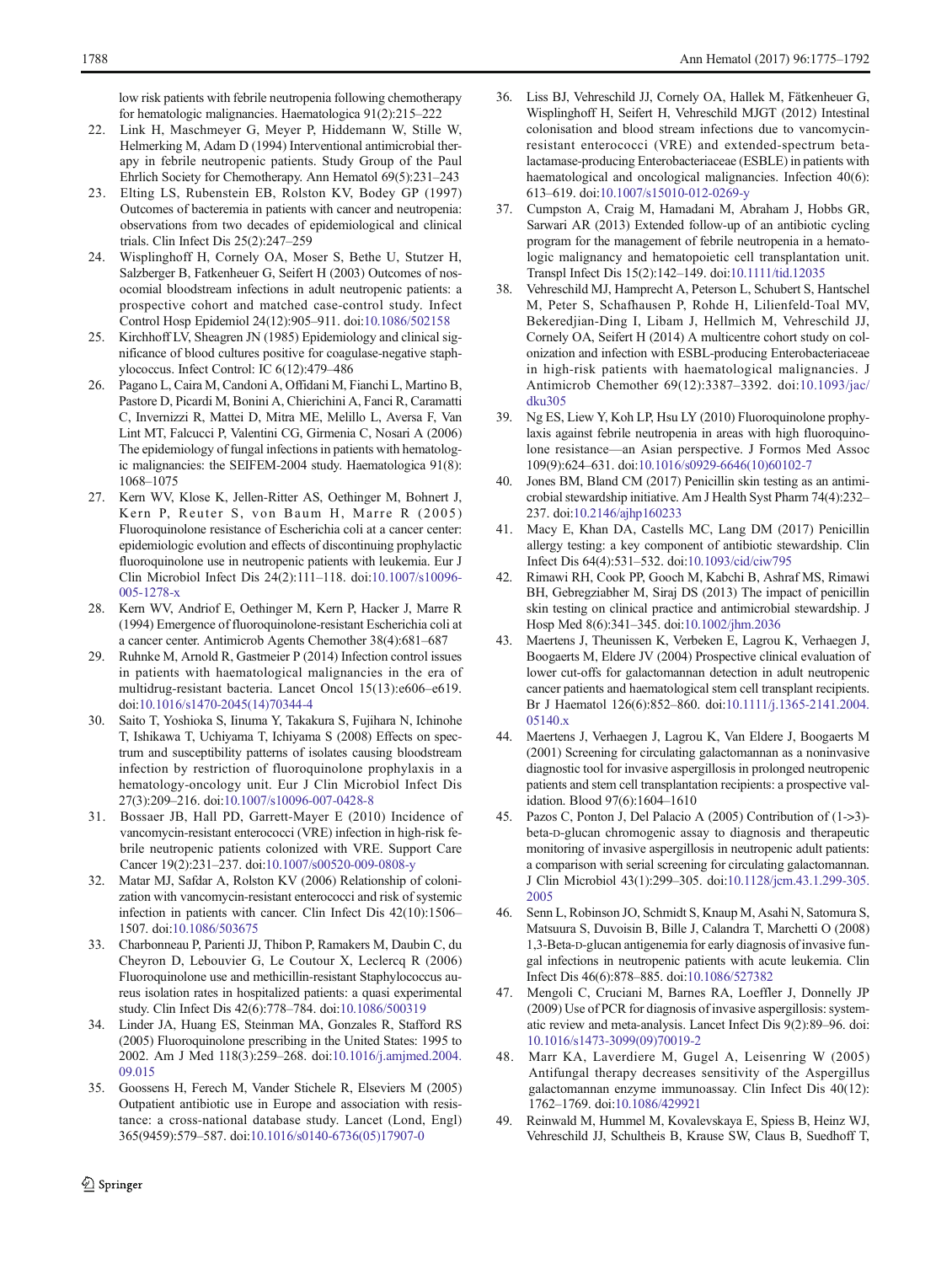<span id="page-14-0"></span>Schwerdtfeger R, Reuter S, Kiehl MG, Hofmann WK, Buchheidt D (2012) Therapy with antifungals decreases the diagnostic performance of PCR for diagnosing invasive aspergillosis in bronchoalveolar lavage samples of patients with haematological malignancies. J Antimicrob Chemother 67(9):2260–2267. doi:[10.](http://dx.doi.org/10.1093/jac/dks208) [1093/jac/dks208](http://dx.doi.org/10.1093/jac/dks208)

- 50. Ferrer R, Martin-Loeches I, Phillips G, Osborn TM, Townsend S, Dellinger RP, Artigas A, Schorr C, Levy MM (2014) Empiric antibiotic treatment reduces mortality in severe sepsis and septic shock from the first hour: results from a guideline-based performance improvement program. Crit Care Med 42(8):1749–1755. doi[:10.1097/ccm.0000000000000330](http://dx.doi.org/10.1097/ccm.0000000000000330)
- 51. Kumar A, Roberts D, Wood KE, Light B, Parrillo JE, Sharma S, Suppes R, Feinstein D, Zanotti S, Taiberg L, Gurka D, Kumar A, Cheang M (2006) Duration of hypotension before initiation of effective antimicrobial therapy is the critical determinant of survival in human septic shock. Crit Care Med 34(6):1589–1596. doi: [10.1097/01.ccm.0000217961.75225.e9](http://dx.doi.org/10.1097/01.ccm.0000217961.75225.e9)
- 52. Legrand M, Max A, Peigne V, Mariotte E, Canet E, Debrumetz A, Lemiale V, Seguin A, Darmon M, Schlemmer B, Azoulay E (2012) Survival in neutropenic patients with severe sepsis or septic shock. Crit Care Med 40(1):43–49. doi:[10.1097/CCM.](http://dx.doi.org/10.1097/CCM.0b013e31822b50c2) [0b013e31822b50c2](http://dx.doi.org/10.1097/CCM.0b013e31822b50c2)
- 53. Perron T, Emara M, Ahmed S (2014) Time to antibiotics and outcomes in cancer patients with febrile neutropenia. BMC Health Serv Res 14:162. doi[:10.1186/1472-6963-14-162](http://dx.doi.org/10.1186/1472-6963-14-162)
- 54. Lee A, Mirrett S, Reller LB, Weinstein MP (2007) Detection of bloodstream infections in adults: how many blood cultures are needed? J Clin Microbiol 45(11):3546–3548. doi[:10.1128/jcm.](http://dx.doi.org/10.1128/jcm.01555-07) [01555-07](http://dx.doi.org/10.1128/jcm.01555-07)
- 55. Cockerill FR 3rd, Wilson JW, Vetter EA, Goodman KM, Torgerson CA, Harmsen WS, Schleck CD, Ilstrup DM, Washington JA 2nd, Wilson WR (2004) Optimal testing parameters for blood cultures. Clin Infect Dis 38(12):1724–1730. doi:[10.](http://dx.doi.org/10.1086/421087) [1086/421087](http://dx.doi.org/10.1086/421087)
- 56. Guembe M, Rodriguez-Creixems M, Sanchez-Carrillo C, Perez-Parra A, Martin-Rabadan P, Bouza E (2010) How many lumens should be cultured in the conservative diagnosis of catheter-related bloodstream infections? Clin Infect Dis 50(12):1575–1579. doi: [10.1086/652766](http://dx.doi.org/10.1086/652766)
- 57. Blot F, Nitenberg G, Chachaty E, Raynard B, Germann N, Antoun S, Laplanche A, Brun-Buisson C, Tancrede C (1999) Diagnosis of catheter-related bacteraemia: a prospective comparison of the time to positivity of hub-blood versus peripheral-blood cultures. Lancet (Lond, Engl) 354(9184):1071–1077
- 58. Seifert H, Cornely O, Seggewiss K, Decker M, Stefanik D, Wisplinghoff H, Fätkenheuer G (2003) Bloodstream infection in neutropenic cancer patients related to short-term nontunnelled catheters determined by quantitative blood cultures, differential time to positivity, and molecular epidemiological typing with pulsed-field gel electrophoresis. J Clin Microbiol 41(1):118–123
- 59. Tissari P, Zumla A, Tarkka E, Mero S, Savolainen L, Vaara M, Aittakorpi A, Laakso S, Lindfors M, Piiparinen H, Maki M, Carder C, Huggett J, Gant V (2010) Accurate and rapid identification of bacterial species from positive blood cultures with a DNA-based microarray platform: an observational study. Lancet (Lond, Engl) 375(9710):224–230. doi[:10.1016/s0140-6736\(09\)](http://dx.doi.org/10.1016/s0140-6736(09)61569-5) [61569-5](http://dx.doi.org/10.1016/s0140-6736(09)61569-5)
- 60. von Lilienfeld-Toal M, Lehmann LE, Raadts AD, Hahn-Ast C, Orlopp KS, Marklein G, Purr I, Cook G, Hoeft A, Glasmacher A, Stuber F (2009) Utility of a commercially available multiplex real-time PCR assay to detect bacterial and fungal pathogens in febrile neutropenia. J Clin Microbiol 47(8):2405–2410. doi:[10.](http://dx.doi.org/10.1128/jcm.00491-09) [1128/jcm.00491-09](http://dx.doi.org/10.1128/jcm.00491-09)
- 61. Mancini N, Clerici D, Diotti R, Perotti M, Ghidoli N, De Marco D, Pizzorno B, Emrich T, Burioni R, Ciceri F, Clementi M (2008) Molecular diagnosis of sepsis in neutropenic patients with haematological malignancies. J Med Microbiol 57(Pt 5):601–604. doi: [10.1099/jmm.0.47732-0](http://dx.doi.org/10.1099/jmm.0.47732-0)
- 62. Guido M, Quattrocchi M, Zizza A, Pasanisi G, Pavone V, Lobreglio G, Gabutti G, De Donno A (2012) Molecular approaches in the diagnosis of sepsis in neutropenic patients with haematological malignances. J Prev Med Hyg 53(2):104–108
- 63. Desmet S, Maertens J, Bueselinck K, Lagrou K (2016) Broadrange PCR coupled with electrospray ionization time of flight mass spectrometry for detection of bacteremia and Fungemia in patients with neutropenic fever. J Clin Microbiol 54(10):2513– 2520. doi[:10.1128/jcm.01066-16](http://dx.doi.org/10.1128/jcm.01066-16)
- 64. Lamoth F, Jaton K, Prod'hom G, Senn L, Bille J, Calandra T, Marchetti O (2010) Multiplex blood PCR in combination with blood cultures for improvement of microbiological documentation of infection in febrile neutropenia. J Clin Microbiol 48(10):3510– 3516. doi[:10.1128/jcm.00147-10](http://dx.doi.org/10.1128/jcm.00147-10)
- 65. von Lilienfeld-Toal M, Dietrich MP, Glasmacher A, Lehmann L, Breig P, Hahn C, Schmidt-Wolf IG, Märklein G, Schroeder S, Stuber F (2004) Markers of bacteremia in febrile neutropenic patients with hematological malignancies: procalcitonin and IL-6 are more reliable than C-reactive protein. Eur J Clin Microbiol Infect Dis 23(7):539–544. doi[:10.1007/s10096-004-1156-y](http://dx.doi.org/10.1007/s10096-004-1156-y)
- 66. Persson L, Soderquist B, Engervall P, Vikerfors T, Hansson LO, Tidefelt U (2005) Assessment of systemic inflammation markers to differentiate a stable from a deteriorating clinical course in patients with febrile neutropenia. Eur J Haematol 74(4):297–303. doi[:10.1111/j.1600-0609.2004.00387.x](http://dx.doi.org/10.1111/j.1600-0609.2004.00387.x)
- 67. de Bont ES, Vellenga E, Swaanenburg JC, Fidler V, Visser-van Brummen PJ, Kamps WA (1999) Plasma IL-8 and IL-6 levels can be used to define a group with low risk of septicaemia among cancer patients with fever and neutropenia. Br J Haematol 107(2):375–380
- 68. Prat C, Sancho JM, Dominguez J, Xicoy B, Gimenez M, Ferra C, Blanco S, Lacoma A, Ribera JM, Ausina V (2008) Evaluation of procalcitonin, neopterin, C-reactive protein, IL-6 and IL-8 as a diagnostic marker of infection in patients with febrile neutropenia. Leuk & Lymphoma 49(9):1752–1761. doi:[10.1080/](http://dx.doi.org/10.1080/10428190802258956) [10428190802258956](http://dx.doi.org/10.1080/10428190802258956)
- 69. Steinmetz HT, Herbertz A, Bertram M, Diehl V (1995) Increase in interleukin-6 serum level preceding fever in granulocytopenia and correlation with death from sepsis. J Infect Dis 171(1):225–228
- 70. Wu CW, Wu JY, Chen CK, Huang SL, Hsu SC, Lee MT, Chang SS, Lee CC (2015) Does procalcitonin, C-reactive protein, or interleukin-6 test have a role in the diagnosis of severe infection in patients with febrile neutropenia? A systematic review and meta-analysis. Support Care Cancer 23(10):2863–2872. doi[:10.1007/](http://dx.doi.org/10.1007/s00520-015-2650-8) [s00520-015-2650-8](http://dx.doi.org/10.1007/s00520-015-2650-8)
- 71. Korones DN (2004) Is routine chest radiography necessary for the initial evaluation of fever in neutropenic children with cancer? Pediatr Blood Cancer 43(7):715–717. doi[:10.1002/pbc.20226](http://dx.doi.org/10.1002/pbc.20226)
- 72. Navigante AH, Cerchietti LC, Costantini P, Salgado H, Castro MA, Lutteral MA, Cabalar ME (2002) Conventional chest radiography in the initial assessment of adult cancer patients with fever and neutropenia. Cancer Control 9(4):346–351
- 73. Oude Nijhuis CS, Gietema JA, Vellenga E, Daenen SM, De Bont ES, Kamps WA, Groen HJ, van der Jagt EJ, van der Graaf WT (2003) Routine radiography does not have a role in the diagnostic evaluation of ambulatory adult febrile neutropenic cancer patients. Eur J Cancer (Oxf, Engl: 1990) 39(17):2495–2498
- 74. Talbot GH, Huang A, Provencher M (1991) Invasive Aspergillus rhinosinusitis in patients with acute leukemia. Rev Infect Dis 13(2):219–232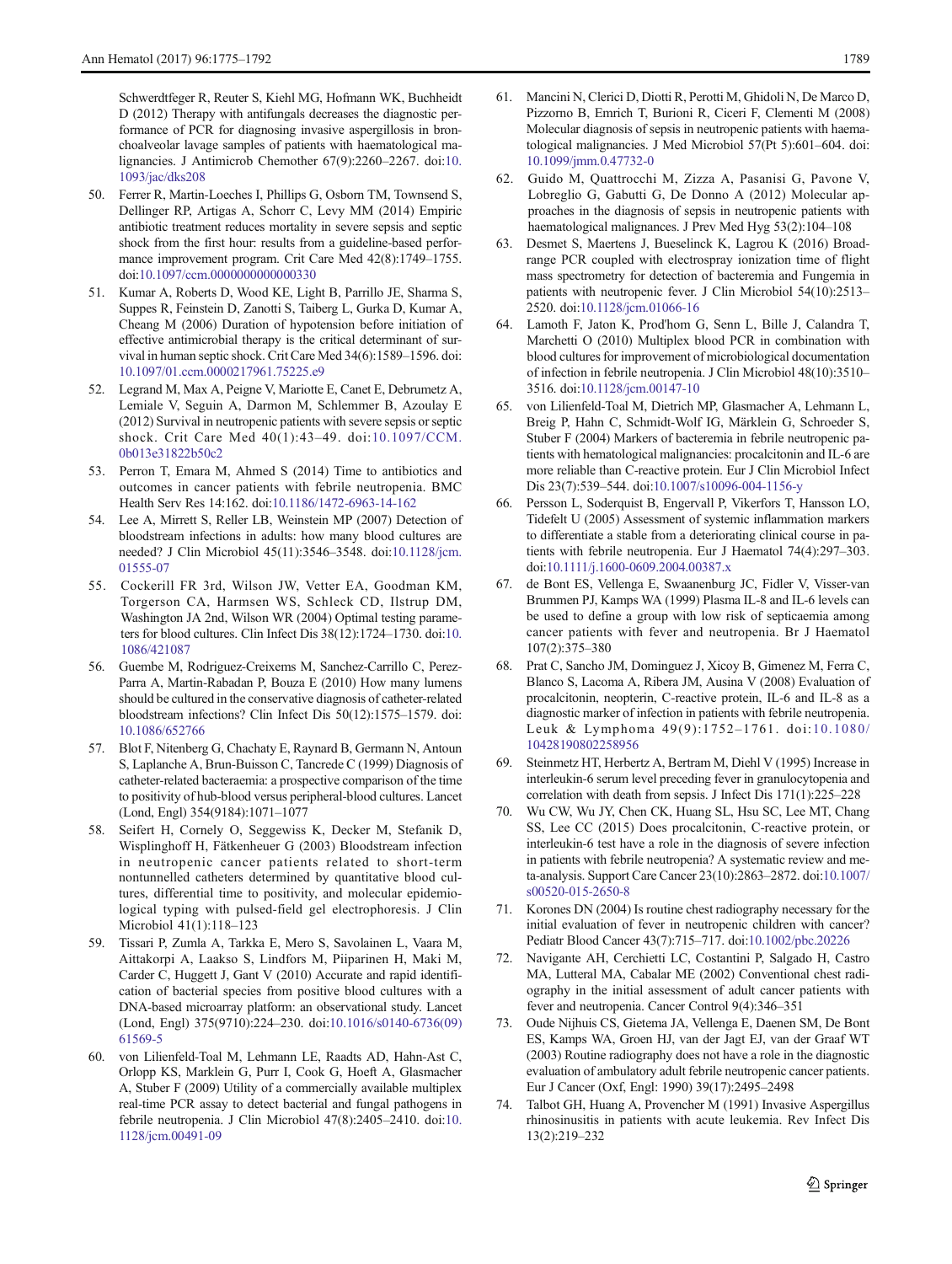- <span id="page-15-0"></span>75. Camus V, Edet-Sanson A, Bubenheim M, Hitzel A, Becker S, David M, Stamatoullas A, Lenain P, Jardin F, Contentin N, Fontoura ML, Cardinael N, Vaudaux S, Dubois S, Tilly H, Vera P, Lepretre S (2015) (1)(8)F-FDG-PET/CT imaging in patients with febrile neutropenia and Haematological malignancies. Anticancer Res 35(5):2999–3005
- 76. Gafter-Gvili A, Paul M, Bernstine H, Vidal L, Ram R, Raanani P, Yeshurun M, Tadmor B, Leibovici L, Shpilberg O, Groshar D (2013) The role of (1)(8)F-FDG PET/CT for the diagnosis of infections in patients with hematological malignancies and persistent febrile neutropenia. Leuk Res 37(9):1057–1062. doi[:10.1016/](http://dx.doi.org/10.1016/j.leukres.2013.06.025) [j.leukres.2013.06.025](http://dx.doi.org/10.1016/j.leukres.2013.06.025)
- 77. Guy SD, Tramontana AR, Worth LJ, Lau E, Hicks RJ, Seymour JF, Thursky KA, Slavin MA (2012) Use of FDG PET/CT for investigation of febrile neutropenia: evaluation in high-risk cancer patients. Eur J Nucl Med Mol Imaging 39(8):1348–1355. doi:[10.](http://dx.doi.org/10.1007/s00259-012-2143-7) [1007/s00259-012-2143-7](http://dx.doi.org/10.1007/s00259-012-2143-7)
- 78. Vos FJ, Donnelly JP, Oyen WJ, Kullberg BJ, Bleeker-Rovers CP, Blijlevens NM (2012) 18F-FDG PET/CT for diagnosing infectious complications in patients with severe neutropenia after intensive chemotherapy for haematological malignancy or stem cell transplantation. Eur J Nucl Med Mol Imaging 39(1):120–128. doi[:10.1007/s00259-011-1939-1](http://dx.doi.org/10.1007/s00259-011-1939-1)
- 79. Bavaro MF (2002) Neutropenic enterocolitis. Curr Gastroenterol Rep 4(4):297–301
- 80. Gorschlüter M, Mey U, Strehl J, Ziske C, Schepke M, Schmidt-Wolf IG, Sauerbruch T, Glasmacher A (2005) Neutropenic enterocolitis in adults: systematic analysis of evidence quality. Eur J Haematol 75(1):1–13. doi:[10.1111/j.1600-0609.2005.00442.x](http://dx.doi.org/10.1111/j.1600-0609.2005.00442.x)
- 81. van Vliet M, Potting CM, Sturm PD, Donnelly JP, Blijlevens NM (2011) How prompt is prompt in daily practice? Earlier initiation of empirical antibacterial therapy for the febrile neutropenic patient. Eur J Cancer Care 20(5):679–685. doi[:10.1111/j.1365-2354.](http://dx.doi.org/10.1111/j.1365-2354.2011.01264.x) [2011.01264.x](http://dx.doi.org/10.1111/j.1365-2354.2011.01264.x)
- 82. Yahav D, Paul M, Fraser A, Sarid N, Leibovici L (2007) Efficacy and safety of cefepime: a systematic review and meta-analysis. Lancet Infect Dis 7(5):338–348. doi[:10.1016/s1473-3099\(07\)](http://dx.doi.org/10.1016/s1473-3099(07)70109-3) [70109-3](http://dx.doi.org/10.1016/s1473-3099(07)70109-3)
- 83. Kim PW, Wu YT, Cooper C, Rochester G, Valappil T, Wang Y, Kornegay C, Nambiar S (2010) Meta-analysis of a possible signal of increased mortality associated with cefepime use. Clin Infect Dis 51(4):381–389. doi:[10.1086/655131](http://dx.doi.org/10.1086/655131)
- 84. Research UFaDACfDEa (2009) Statistical review and evaluation. Clinical studies NDA number 50-679. Drug name: Maxipime 04/ 22/2009
- 85. McCullough BJ, Wiggins LE, Richards A, Klinker K, Hiemenz JW, Wingard JR (2014) Aztreonam for febrile neutropenia in patients with beta-lactam allergy. Transpl Infect Dis 16(1):145–152. doi[:10.1111/tid.12148](http://dx.doi.org/10.1111/tid.12148)
- 86. Raad II, Whimbey EE, Rolston KV, Abi-Said D, Hachem RY, Pandya RG, Ghaddar HM, Karl CL, Bodey GP (1996) A comparison of aztreonam plus vancomycin and imipenem plus vancomycin as initial therapy for febrile neutropenic cancer patients. Cancer 77(7):1386–1394. doi:[10.1002/\(sici\)1097-](http://dx.doi.org/10.1002/(sici)1097-0142(19960401)77:7%3C1386::aid-cncr25%3E3.0.co;2-x) [0142\(19960401\)77:7<1386::aid-cncr25>3.0.co;2-x](http://dx.doi.org/10.1002/(sici)1097-0142(19960401)77:7%3C1386::aid-cncr25%3E3.0.co;2-x)
- 87. Nesher L, Tverdek FP, Mahajan SN, Chemaly RF, Rolston KV (2015) Ertapenem usage in cancer patients with and without neutropenia: a report on 97 cases from a comprehensive cancer center. Infection 43(5):545–550. doi:[10.1007/s15010-015-0784-8](http://dx.doi.org/10.1007/s15010-015-0784-8)
- 88. Toya T, Nannya Y, Narukawa K, Ichikawa M, Kurokawa M (2012) A comparative analysis of meropenem and doripenem in febrile patients with hematologic malignancies: a single-center retrospective study. Jpn J Infect Dis 65(3):228–232
- 89. Hachem R, Reitzel R, Rolston K, Chaftari AM, Raad I (2017) Antimicrobial activities of ceftazidime-avibactam and comparator

 $\hat{Z}$  Springer

agents against clinical bacteria isolated from patients with cancer. Antimicrob Agents Chemother 61 (4). doi:[10.1128/aac.02106-16](http://dx.doi.org/10.1128/aac.02106-16)

- 90. Aitken SL, Kontoyiannis DP, DePombo AM, Bhatti MM, Tverdek FP, Gettys SC, Nicolau DP, Nunez CA (2016) Use of Ceftolozane/Tazobactam in the treatment of multidrug-resistant Pseudomonas aeruginosa bloodstream infection in a pediatric leukemia patient. Pediatr Infect Dis J 35(9):1040–1042. doi[:10.1097/](http://dx.doi.org/10.1097/inf.0000000000001228) [inf.0000000000001228](http://dx.doi.org/10.1097/inf.0000000000001228)
- 91. Nakane T, Tamura K, Hino M, Tamaki T, Yoshida I, Fukushima T, Tatsumi Y, Nakagawa Y, Hatanaka K, Takahashi T, Akiyama N, Tanimoto M, Ohyashiki K, Urabe A, Masaoka T, Kanamaru A (2015) Cefozopran, meropenem, or imipenem-cilastatin compared with cefepime as empirical therapy in febrile neutropenic adult patients: a multicenter prospective randomized trial. J Infect Chemother 21(1):16–22. doi:[10.1016/j.jiac.2014.08.026](http://dx.doi.org/10.1016/j.jiac.2014.08.026)
- 92. Bucaneve G, Micozzi A, Picardi M, Ballanti S, Cascavilla N, Salutari P, Specchia G, Fanci R, Luppi M, Cudillo L, Cantaffa R, Milone G, Bocchia M, Martinelli G, Offidani M, Chierichini A, Fabbiano F, Quarta G, Primon V, Martino B, Manna A, Zuffa E, Ferrari A, Gentile G, Foa R, Del Favero A (2014) Results of a multicenter, controlled, randomized clinical trial evaluating the combination of piperacillin/tazobactam and tigecycline in highrisk hematologic patients with cancer with febrile neutropenia. J Clin Oncol 32(14):1463–1471. doi:[10.1200/jco.2013.51.6963](http://dx.doi.org/10.1200/jco.2013.51.6963)
- 93. Schwab KS, Hahn-Ast C, Heinz WJ, Germing U, Egerer G, Glasmacher A, Leyendecker C, Märklein G, Nellessen CM, Brossart P, von Lilienfeld-Toal M (2014) Tigecycline in febrile neutropenic patients with haematological malignancies: a retrospective case documentation in four university hospitals. Infection 42(1):97–104. doi[:10.1007/s15010-013-0524-x](http://dx.doi.org/10.1007/s15010-013-0524-x)
- 94. Paul M, Yahav D, Bivas A, Fraser A, Leibovici L (2010) Antipseudomonal beta-lactams for the initial, empirical, treatment of febrile neutropenia: comparison of beta-lactams. Cochrane Database Syst Rev 11:CD005197. doi:[10.1002/14651858.](http://dx.doi.org/10.1002/14651858.CD005197.pub3) [CD005197.pub3](http://dx.doi.org/10.1002/14651858.CD005197.pub3)
- 95. Tamma PD, Cosgrove SE, Maragakis LL (2012) Combination therapy for treatment of infections with gram-negative bacteria. Clin Microbiol Rev 25(3):450–470. doi[:10.1128/cmr.05041-11](http://dx.doi.org/10.1128/cmr.05041-11)
- 96. Furno P, Bucaneve G, Del Favero A (2002) Monotherapy or aminoglycoside-containing combinations for empirical antibiotic treatment of febrile neutropenic patients: a meta-analysis. Lancet Infect Dis 2(4):231–242
- 97. Paul M, Soares-Weiser K, Grozinsky S, Leibovici L (2003) Betalactam versus beta-lactam-aminoglycoside combination therapy in cancer patients with neutropaenia. Cochrane Database Syst Rev 3: CD003038. doi:[10.1002/14651858.cd003038](http://dx.doi.org/10.1002/14651858.cd003038)
- 98. Marcus R, Paul M, Elphick H, Leibovici L (2011) Clinical implications of beta-lactam-aminoglycoside synergism: systematic review of randomised trials. Int J Antimicrob Agents 37(6):491– 503. doi:[10.1016/j.ijantimicag.2010.11.029](http://dx.doi.org/10.1016/j.ijantimicag.2010.11.029)
- 99. Mavros MN, Polyzos KA, Rafailidis PI, Falagas ME (2011) Once versus multiple daily dosing of aminoglycosides for patients with febrile neutropenia: a systematic review and meta-analysis. J Antimicrob Chemother 66(2):251–259. doi[:10.1093/jac/dkq451](http://dx.doi.org/10.1093/jac/dkq451)
- 100. Vardakas KZ, Samonis G, Chrysanthopoulou SA, Bliziotis IA, Falagas ME (2005) Role of glycopeptides as part of initial empirical treatment of febrile neutropenic patients: a meta-analysis of randomised controlled trials. Lancet Infect Dis 5(7):431–439. doi: [10.1016/s1473-3099\(05\)70164-x](http://dx.doi.org/10.1016/s1473-3099(05)70164-x)
- 101. Zaas AK, Song X, Tucker P, Perl TM (2002) Risk factors for development of vancomycin-resistant enterococcal bloodstream infection in patients with cancer who are colonized with vancomycin-resistant enterococci. Clin Infect Dis 35(10):1139– 1146. doi:[10.1086/342904](http://dx.doi.org/10.1086/342904)
- 102. Lisboa LF, Miranda BG, Vieira MB, Dulley FL, Fonseca GG, Guimaraes T, Levin AS, Shikanai-Yasuda MA, Costa SF (2015)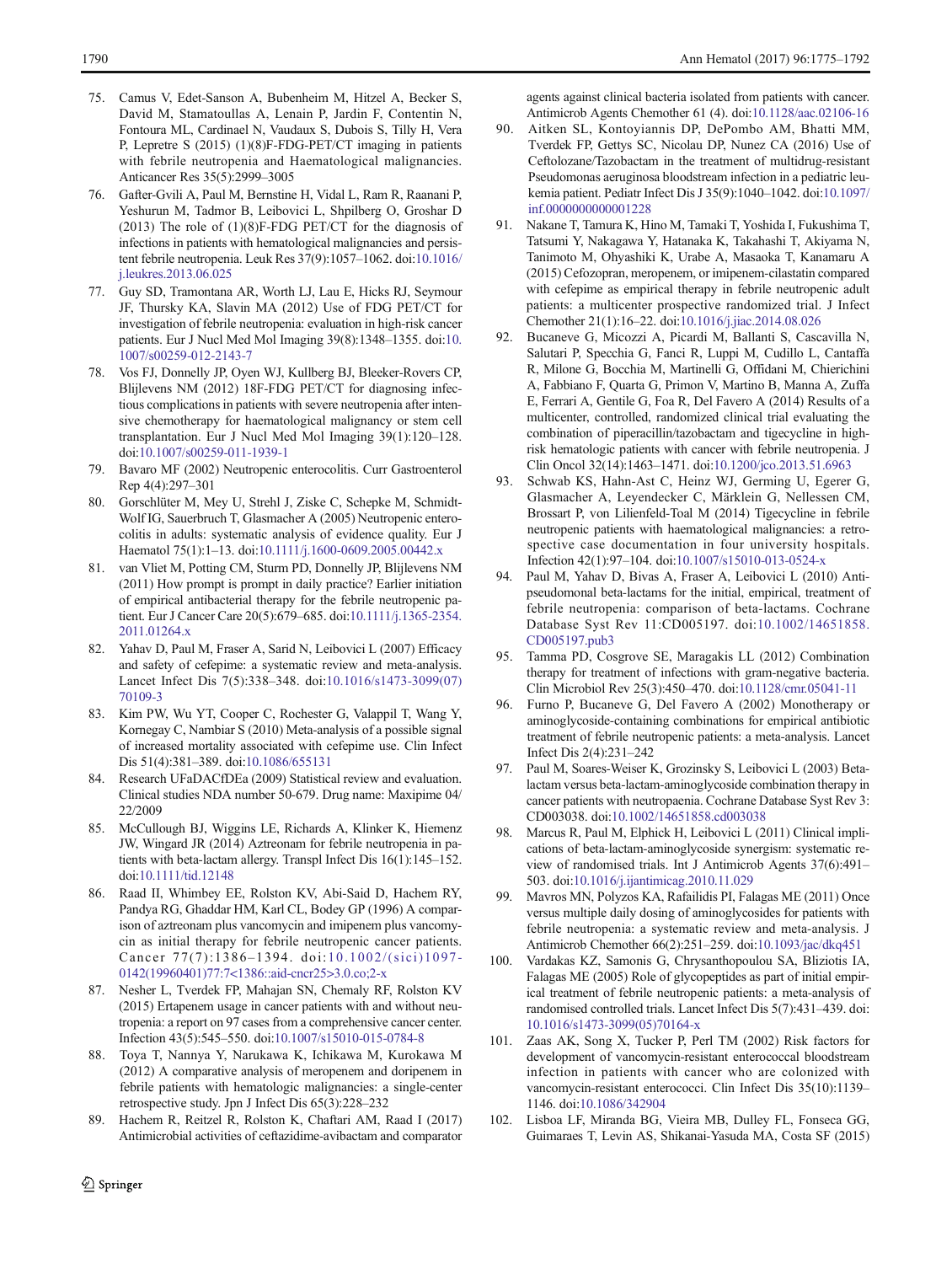<span id="page-16-0"></span>Empiric use of linezolid in febrile hematology and hematopoietic stem cell transplantation patients colonized with vancomycinresistant enterococcus spp. Int J Infect Dis 33:171–176. doi:[10.](http://dx.doi.org/10.1016/j.ijid.2015.02.001) [1016/j.ijid.2015.02.001](http://dx.doi.org/10.1016/j.ijid.2015.02.001)

- 103. Teuffel O, Ethier MC, Alibhai SM, Beyene J, Sung L (2011) Outpatient management of cancer patients with febrile neutropenia: a systematic review and meta-analysis. Ann Oncol 22(11): 2358–2365. doi:[10.1093/annonc/mdq745](http://dx.doi.org/10.1093/annonc/mdq745)
- 104. Innes HE, Smith DB, O'Reilly SM, Clark PI, Kelly V, Marshall E (2003) Oral antibiotics with early hospital discharge compared with in-patient intravenous antibiotics for low-risk febrile neutropenia in patients with cancer: a prospective randomised controlled single centre study. Br J Cancer 89(1):43–49. doi:[10.1038/sj.bjc.](http://dx.doi.org/10.1038/sj.bjc.6600993) [6600993](http://dx.doi.org/10.1038/sj.bjc.6600993)
- 105. Grillon A, Schramm F, Kleinberg M, Jehl F (2016) Comparative activity of ciprofloxacin, levofloxacin and moxifloxacin against Klebsiella pneumoniae, Pseudomonas aeruginosa and Stenotrophomonas maltophilia assessed by minimum inhibitory concentrations and time-kill studies. PLoS One 11(6):e0156690. doi[:10.1371/journal.pone.0156690](http://dx.doi.org/10.1371/journal.pone.0156690)
- 106. Rolston KV, Frisbee-Hume S, LeBlanc B, Streeter H, Ho DH (2003) In vitro antimicrobial activity of moxifloxacin compared to other quinolones against recent clinical bacterial isolates from hospitalized and community-based cancer patients. Diagn Microbiol Infect Dis 47(2):441–449
- 107. Rubenstein EB, Rolston K, Benjamin RS, Loewy J, Escalante C, Manzullo E, Hughes P, Moreland B, Fender A, Kennedy K et al (1993) Outpatient treatment of febrile episodes in low-risk neutropenic patients with cancer. Cancer 71(11):3640–3646
- 108. Sipsas NV, Kosmas C, Ziakas PD, Karabelis A, Vadiaka M, Skopelitis E, Kordossis T, Tsavaris N (2007) Comparison of two oral regimens for the outpatient treatment of low-risk cancer patients with chemotherapy-induced neutropenia and fever: ciprofloxacin plus cefuroxime axetil versus ciprofloxacin plus amoxicillin/clavulanate. Scand J Infect Dis 39(9):786–791. doi[:10.1080/](http://dx.doi.org/10.1080/00365540701367769) [00365540701367769](http://dx.doi.org/10.1080/00365540701367769)
- 109. Ortega M, Rovira M, Almela M, de la Bellacasa JP, Carreras E, Mensa J (2004) Measurement of C-reactive protein in adults with febrile neutropenia after hematopoietic cell transplantation. Bone Marrow Transplant 33(7):741–744. doi:[10.1038/sj.bmt.1704409](http://dx.doi.org/10.1038/sj.bmt.1704409)
- 110. Hatzistilianou M, Rekliti A, Athanassiadou F, Catriu D (2010) Procalcitonin as an early marker of bacterial infection in neutropenic febrile children with acute lymphoblastic leukemia. Inflamm Res 59(5):339–347. doi[:10.1007/s00011-009-0100-0](http://dx.doi.org/10.1007/s00011-009-0100-0)
- 111. Sakr Y, Sponholz C, Tuche F, Brunkhorst F, Reinhart K (2008) The role of procalcitonin in febrile neutropenic patients: review of the literature. Infection 36(5):396–407. doi[:10.1007/s15010-008-](http://dx.doi.org/10.1007/s15010-008-7374-y) [7374-y](http://dx.doi.org/10.1007/s15010-008-7374-y)
- 112. Secmeer G, Devrim I, Kara A, Ceyhan M, Cengiz B, Kutluk T, Buyukpamukcu M, Yetgin S, Tuncer M, Uludag AK, Tezer H, Yildirim I (2007) Role of procalcitonin and CRP in differentiating a stable from a deteriorating clinical course in pediatric febrile neutropenia. J Pediatr Hematol Oncol 29(2):107–111. doi[:10.](http://dx.doi.org/10.1097/MPH.0b013e3180320b5b) [1097/MPH.0b013e3180320b5b](http://dx.doi.org/10.1097/MPH.0b013e3180320b5b)
- 113. Robinson JO, Lamoth F, Bally F, Knaup M, Calandra T, Marchetti O (2011) Monitoring procalcitonin in febrile neutropenia: what is its utility for initial diagnosis of infection and reassessment in persistent fever? PLoS One 6(4):e18886. doi[:10.1371/journal.](http://dx.doi.org/10.1371/journal.pone.0018886) [pone.0018886](http://dx.doi.org/10.1371/journal.pone.0018886)
- 114. Engel A, Knoll S, Kern P, Kern WV (2005) Interleukin-8 serum levels at fever onset in patients with neutropenia predict early medical complications. Infection 33(5–6):380–382. doi[:10.1007/](http://dx.doi.org/10.1007/s15010-005-5068-2) [s15010-005-5068-2](http://dx.doi.org/10.1007/s15010-005-5068-2)
- 115. El-Maghraby SM, Moneer MM, Ismail MM, Shalaby LM, El-Mahallawy HA (2007) The diagnostic value of C-reactive protein, interleukin-8, and monocyte chemotactic protein in risk

stratification of febrile neutropenic children with hematologic malignancies. J Pediatr Hematol Oncol 29(3):131–136. doi[:10.1097/](http://dx.doi.org/10.1097/MPH.0b013e3180308770) [MPH.0b013e3180308770](http://dx.doi.org/10.1097/MPH.0b013e3180308770)

- 116. Buyukberber N, Buyukberber S, Sevinc A, Camci C (2009) Cytokine concentrations are not predictive of bacteremia in febrile neutropenic patients. Med Oncol (Northwood, London, England) 26(1):55–61. doi[:10.1007/s12032-008-9081-z](http://dx.doi.org/10.1007/s12032-008-9081-z)
- 117. Tromp YH, Daenen SM, Sluiter WJ, Vellenga E (2009) The predictive value of interleukin-8 (IL-8) in hospitalised patients with fever and chemotherapy-induced neutropenia. Eur J Cancer (Oxf, Engl: 1990) 45(4):596–600. doi[:10.1016/j.ejca.2008.10.041](http://dx.doi.org/10.1016/j.ejca.2008.10.041)
- 118. Heussel CP, Kauczor HU, Heussel G, Fischer B, Mildenberger P, Thelen M (1997) Early detection of pneumonia in febrile neutropenic patients: use of thin-section CT. AJR Am J Roentgenol 169(5):1347–1353. doi[:10.2214/ajr.169.5.9353456](http://dx.doi.org/10.2214/ajr.169.5.9353456)
- 119. Heussel CP, Kauczor HU, Heussel GE, Fischer B, Begrich M, Mildenberger P, Thelen M (1999) Pneumonia in febrile neutropenic patients and in bone marrow and blood stem-cell transplant recipients: use of high-resolution computed tomography. J Clin Oncol 17(3):796–805. doi[:10.1200/jco.1999.17.3.796](http://dx.doi.org/10.1200/jco.1999.17.3.796)
- 120. Bow EJ, Rotstein C, Noskin GA, Laverdiere M, Schwarer AP, Segal BH, Seymour JF, Szer J, Sanche S (2006) A randomized, open-label, multicenter comparative study of the efficacy and safety of piperacillin-tazobactam and cefepime for the empirical treatment of febrile neutropenic episodes in patients with hematologic malignancies. Clin Infect Dis 43(4):447–459. doi[:10.1086/505393](http://dx.doi.org/10.1086/505393)
- 121. Cometta A, Kern WV, De Bock R, Paesmans M, Vandenbergh M, Crokaert F, Engelhard D, Marchetti O, Akan H, Skoutelis A, Korten V, Vandercam M, Gaya H, Padmos A, Klastersky J, Zinner S, Glauser MP, Calandra T, Viscoli C (2003) Vancomycin versus placebo for treating persistent fever in patients with neutropenic cancer receiving piperacillin-tazobactam monotherapy. Clin Infect Dis 37(3):382–389. doi:[10.1086/376637](http://dx.doi.org/10.1086/376637)
- 122. Cometta A, Calandra T, Gaya H, Zinner SH, de Bock R, Del Favero A, Bucaneve G, Crokaert F, Kern WV, Klastersky J, Langenaeken I, Micozzi A, Padmos A, Paesmans M, Viscoli C, Glauser MP (1996) Monotherapy with meropenem versus combination therapy with ceftazidime plus amikacin as empiric therapy for fever in granulocytopenic patients with cancer. The International Antimicrobial Therapy Cooperative Group of the European Organization for Research and Treatment of Cancer and the Gruppo Italiano Malattie Ematologiche Maligne dell'Adulto Infection Program. Antimicrob Agents Chemother 40(5):1108–1115
- 123. Erjavec Z, de Vries-Hospers HG, Laseur M, Halie RM, Daenen S (2000) A prospective, randomized, double-blinded, placebocontrolled trial of empirical teicoplanin in febrile neutropenia with persistent fever after imipenem monotherapy. J Antimicrob Chemother 45(6):843–849
- 124. Link H, Hiddemann W, Maschmeyer G, Buchheidt D, Glass B, Cornely O, Wilhelm M, Helmerking M, Adam D (1997) Antimicrobial therapy in neutropenic patients with unexplained fever, PEG-study II. Onkologie 20(Suppl 1):132
- 125. Schiel X, Link H, Maschmeyer G, Glass B, Cornely OA, Buchheidt D, Wilhelm M, Silling G, Helmerking M, Hiddemann W, Ostermann H, Hentrich M (2006) A prospective, randomized multicenter trial of the empirical addition of antifungal therapy for febrile neutropenic cancer patients: results of the Paul Ehrlich Society for Chemotherapy (PEG) multicenter trial II. Infection 34(3):118–126. doi:[10.1007/s15010-006-5113-9](http://dx.doi.org/10.1007/s15010-006-5113-9)
- 126. Goldberg E, Gafter-Gvili A, Robenshtok E, Leibovici L, Paul M (2008) Empirical antifungal therapy for patients with neutropenia and persistent fever: systematic review and meta-analysis. Eur J Cancer (Oxf, Engl: 1990) 44(15):2192–2203. doi:[10.1016/j.ejca.](http://dx.doi.org/10.1016/j.ejca.2008.06.040) [2008.06.040](http://dx.doi.org/10.1016/j.ejca.2008.06.040)